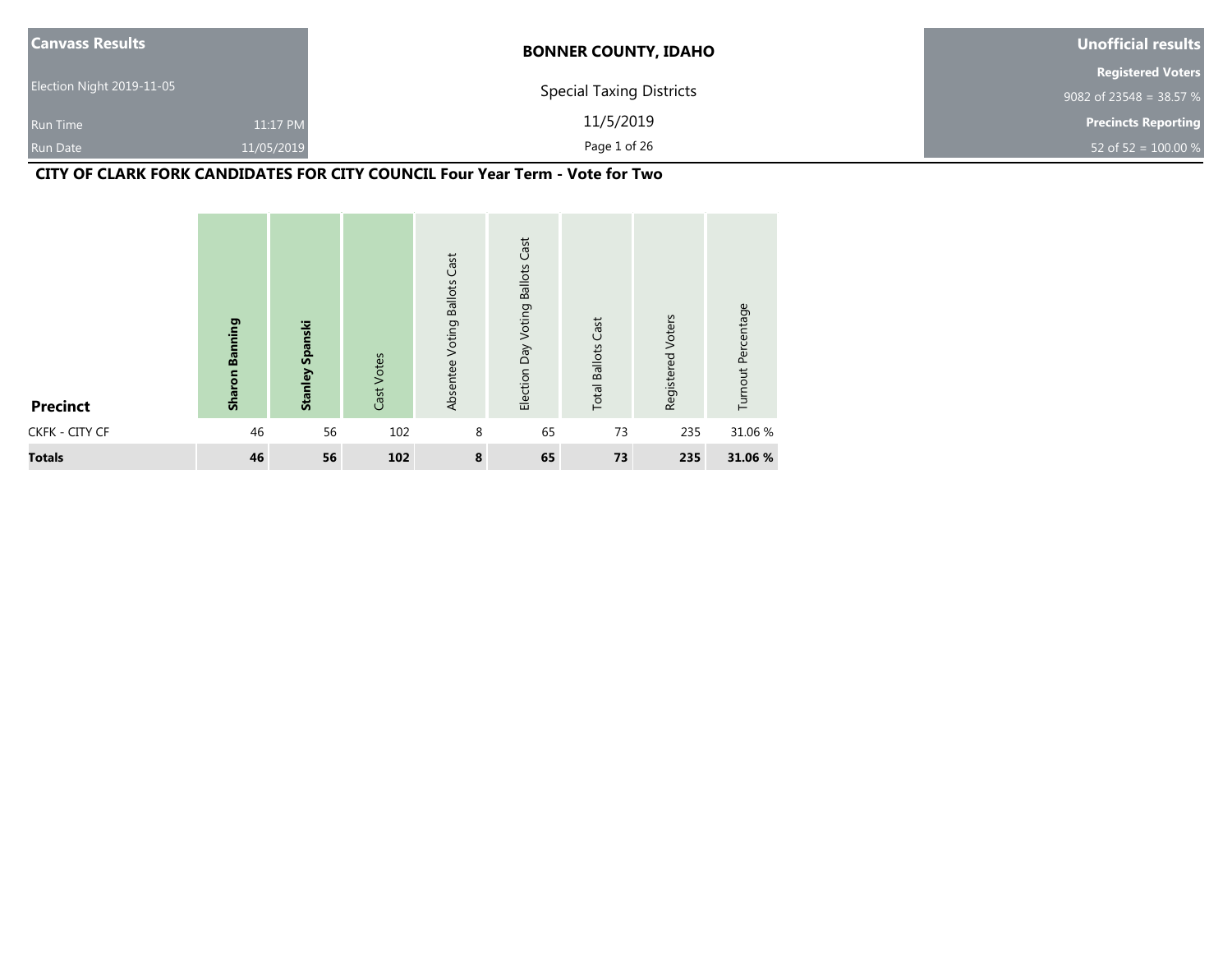| <b>Canvass Results</b>    |            | <b>BONNER COUNTY, IDAHO</b>     | Unofficial results         |
|---------------------------|------------|---------------------------------|----------------------------|
|                           |            |                                 | <b>Registered Voters</b>   |
| Election Night 2019-11-05 |            | <b>Special Taxing Districts</b> | 9082 of 23548 = 38.57 $%$  |
| <b>Run Time</b>           | 11:17 PM   | 11/5/2019                       | <b>Precincts Reporting</b> |
| <b>Run Date</b>           | 11/05/2019 | Page 2 of 26                    | 52 of 52 = $100.00\%$      |

# **CITY OF DOVER CANDIDATES FOR MAYOR Four Year Term - Vote for One**

| <b>Precinct</b>       | <b>Mike Davis</b> | Freda King     | Cast Votes     | Absentee Voting Ballots Cast | Cast<br><b>Ballots</b><br>Election Day Voting | <b>Total Ballots Cast</b> | Registered Voters | Turnout Percentage |
|-----------------------|-------------------|----------------|----------------|------------------------------|-----------------------------------------------|---------------------------|-------------------|--------------------|
| <b>BALD - CITY DO</b> | $\mathbf 0$       | $\overline{2}$ | $\overline{2}$ | $\mathbf 0$                  | 4                                             | 4                         | 10                | 40.00 %            |
| DOVR - CITY DO        | 163               | 34             | 197            | 67                           | 141                                           | 208                       | 357               | 58.26 %            |
| WASH - CITY DO        | 33                | 11             | 44             | 8                            | 52                                            | 60                        | 123               | 48.78%             |
| <b>Totals</b>         | 196               | 47             | 243            | 75                           | 197                                           | 272                       | 490               | 55.51 %            |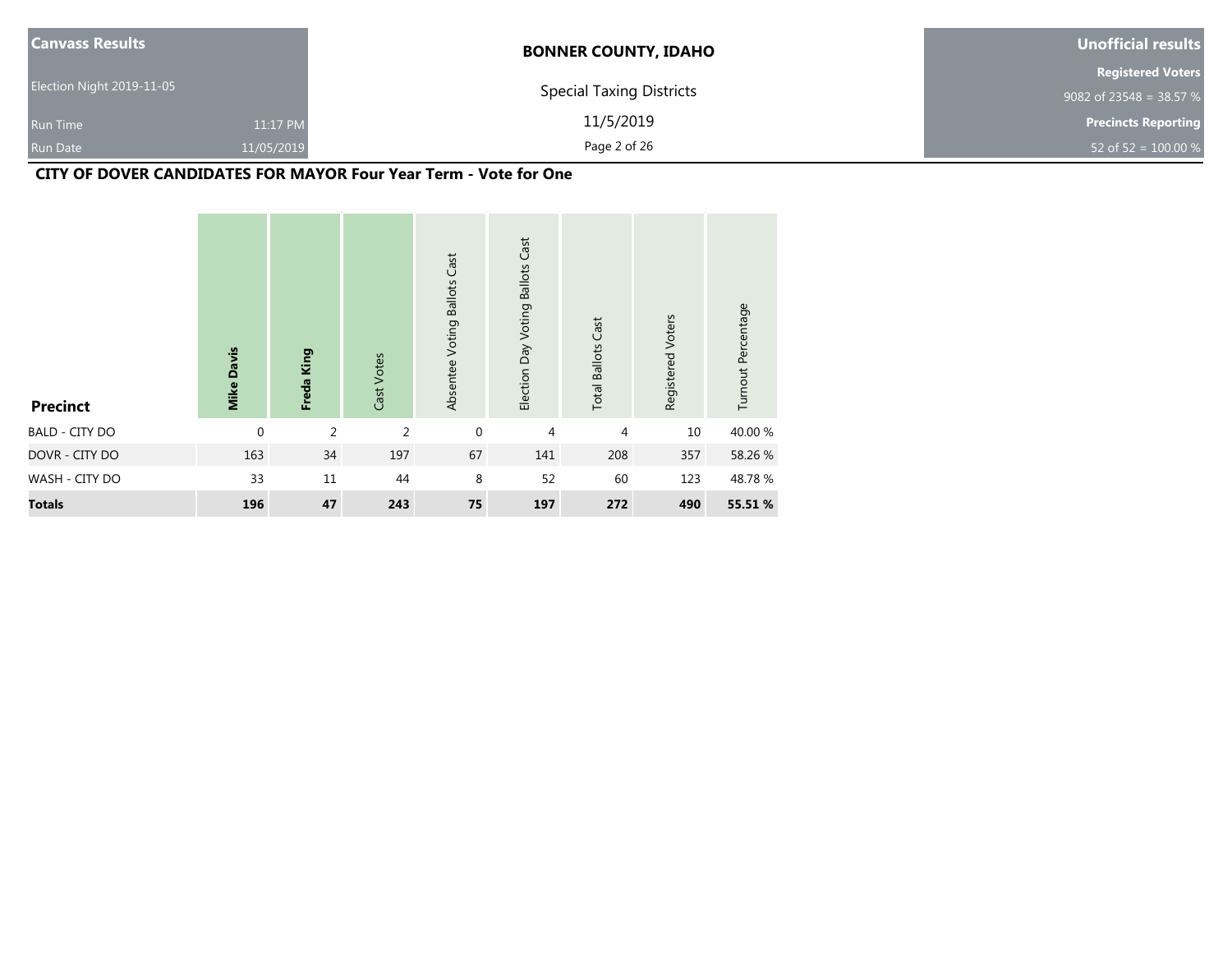| <b>Canvass Results</b>    |            | <b>BONNER COUNTY, IDAHO</b>     | Unofficial results         |
|---------------------------|------------|---------------------------------|----------------------------|
|                           |            |                                 | <b>Registered Voters</b>   |
| Election Night 2019-11-05 |            | <b>Special Taxing Districts</b> | 9082 of 23548 = 38.57 $%$  |
| Run Time                  | 11:17 PM   | 11/5/2019                       | <b>Precincts Reporting</b> |
| <b>Run Date</b>           | 11/05/2019 | Page 3 of 26                    | 52 of 52 = $100.00\%$      |

# **CITY OF DOVER CANDIDATES FOR CITY COUNCIL Four Year Term - Vote for Two**

| <b>Precinct</b>       | Dan Parkin   | <b>Tom Williams</b> | Cast Votes | Absentee Voting Ballots Cast | Election Day Voting Ballots Cast | <b>Total Ballots Cast</b> | Registered Voters | Turnout Percentage |
|-----------------------|--------------|---------------------|------------|------------------------------|----------------------------------|---------------------------|-------------------|--------------------|
| <b>BALD - CITY DO</b> | $\mathbf{1}$ | 2                   | 3          | $\mathbf{0}$                 | 4                                | 4                         | 10                | 40.00 %            |
| DOVR - CITY DO        | 148          | 135                 | 283        | 67                           | 141                              | 208                       | 357               | 58.26 %            |
| WASH - CITY DO        | 25           | 33                  | 58         | 8                            | 52                               | 60                        | 123               | 48.78%             |
| <b>Totals</b>         | 174          | 170                 | 344        | 75                           | 197                              | 272                       | 490               | 55.51 %            |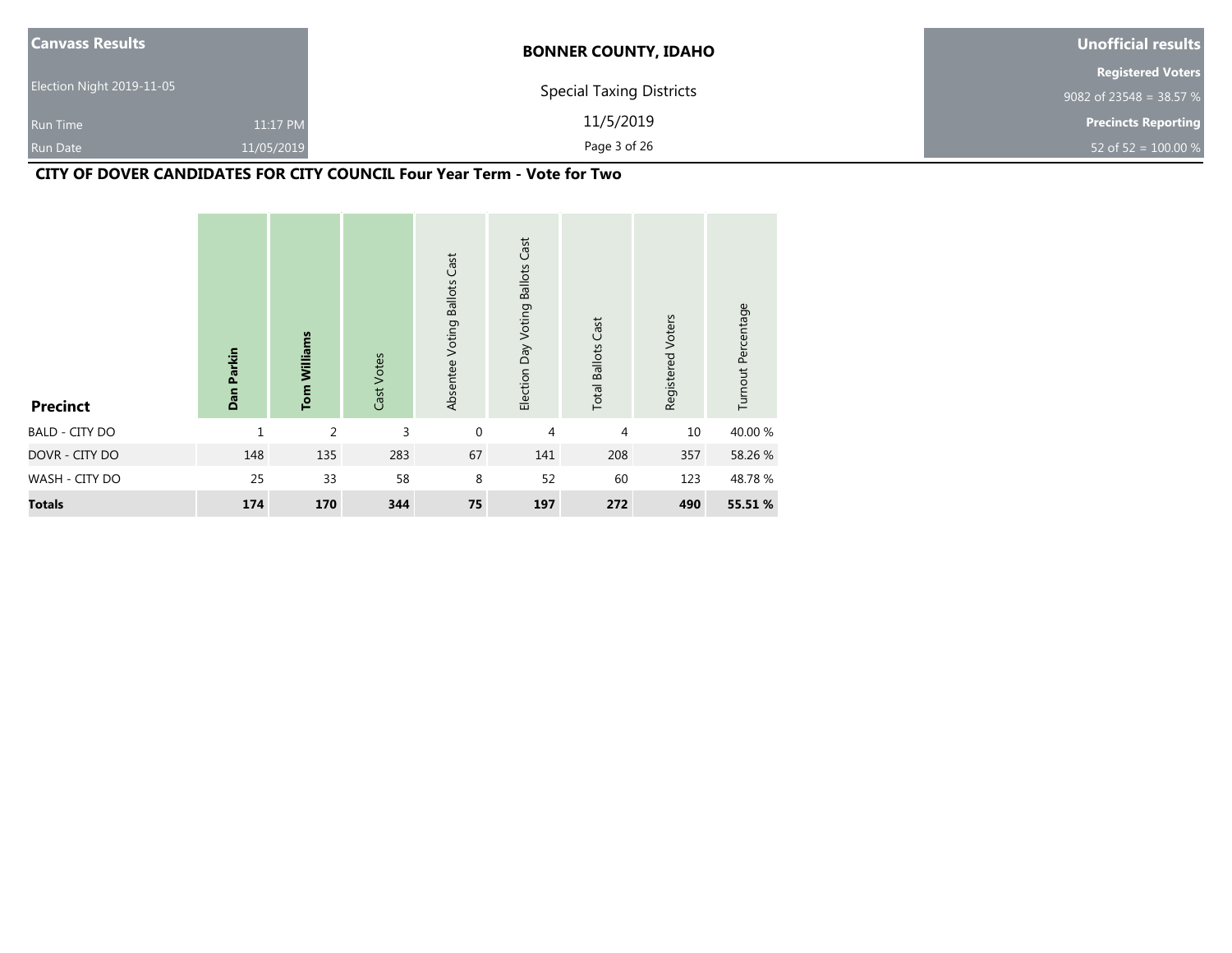| <b>Canvass Results</b>    |            | <b>BONNER COUNTY, IDAHO</b>     | Unofficial results         |
|---------------------------|------------|---------------------------------|----------------------------|
|                           |            |                                 | <b>Registered Voters</b>   |
| Election Night 2019-11-05 |            | <b>Special Taxing Districts</b> | 9082 of 23548 = 38.57 %    |
| <b>Run Time</b>           | 11:17 PM   | 11/5/2019                       | <b>Precincts Reporting</b> |
| <b>Run Date</b>           | 11/05/2019 | Page 4 of 26                    | 52 of 52 = $100.00\%$      |

#### **CITY OF EAST HOPE CANDIDATES FOR MAYOR Four Year Term - Vote for One**

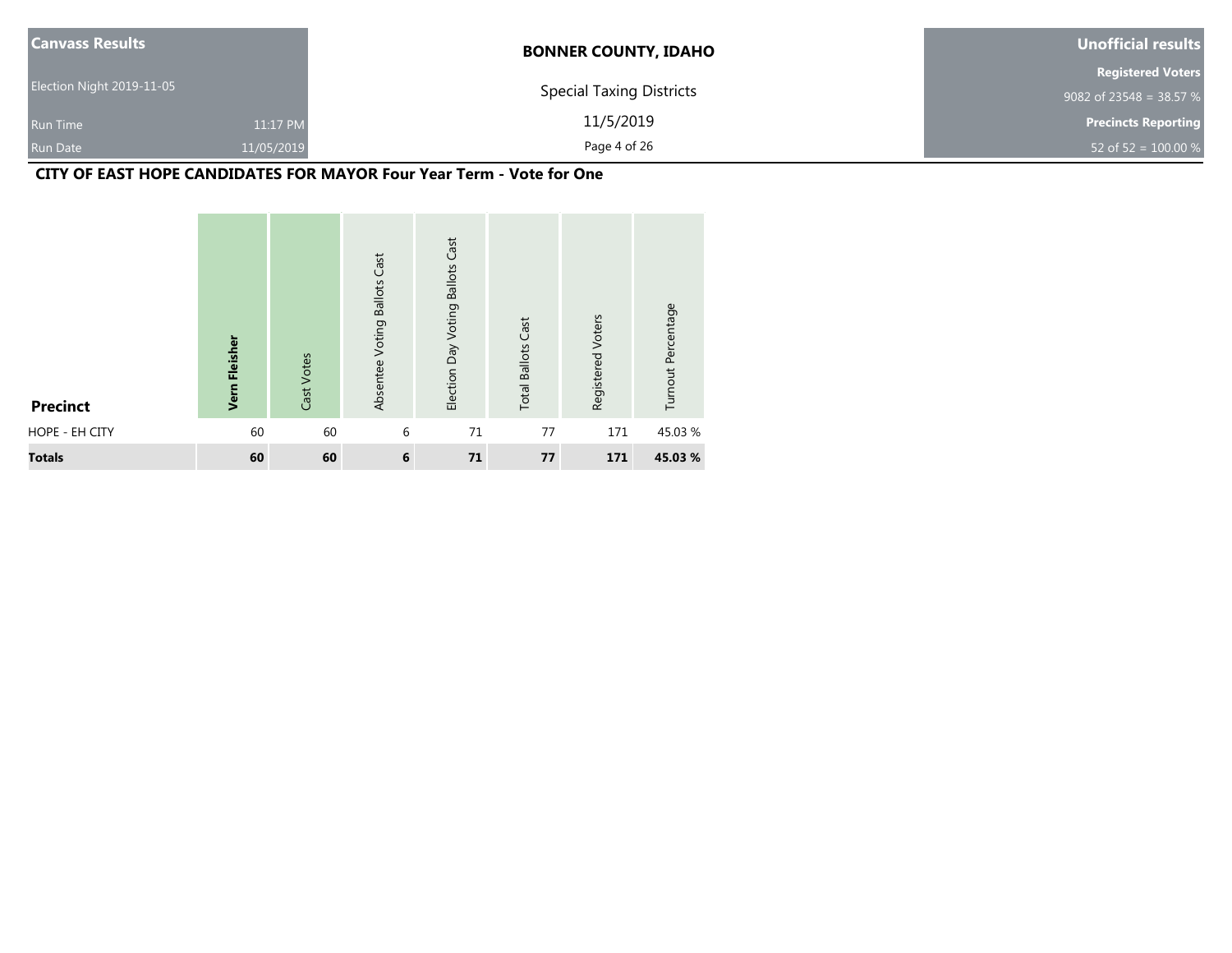| <b>Canvass Results</b>    |            | <b>BONNER COUNTY, IDAHO</b>     | Unofficial results         |
|---------------------------|------------|---------------------------------|----------------------------|
|                           |            |                                 | <b>Registered Voters</b>   |
| Election Night 2019-11-05 |            | <b>Special Taxing Districts</b> | 9082 of 23548 = 38.57 %    |
| <b>Run Time</b>           | 11:17 PM   | 11/5/2019                       | <b>Precincts Reporting</b> |
| <b>Run Date</b>           | 11/05/2019 | Page 5 of 26                    | 52 of 52 = $100.00 %$      |

**CITY OF EAST HOPE CANDIDATES FOR CITY COUNCIL Four Year Term - Vote for Two**

| <b>Precinct</b> | <b>Barrett</b><br>Ian | Field<br><b>Deborah</b> | Phil Kuranz     | Votes<br>Cast <sup>1</sup> | Cast<br><b>Ballots</b><br>Voting<br>Absentee | Cast<br><b>Ballots</b><br>Voting<br>Election Day | <b>Total Ballots Cast</b> | Registered Voters | Turnout Percentage |
|-----------------|-----------------------|-------------------------|-----------------|----------------------------|----------------------------------------------|--------------------------------------------------|---------------------------|-------------------|--------------------|
| HOPE - EH CITY  | 48                    | 48                      | 30              | 126                        | 6                                            | 71                                               | 77                        | 171               | 45.03%             |
| <b>Totals</b>   | 48                    | 48                      | 30 <sub>o</sub> | 126                        | 6                                            | 71                                               | 77                        | 171               | 45.03%             |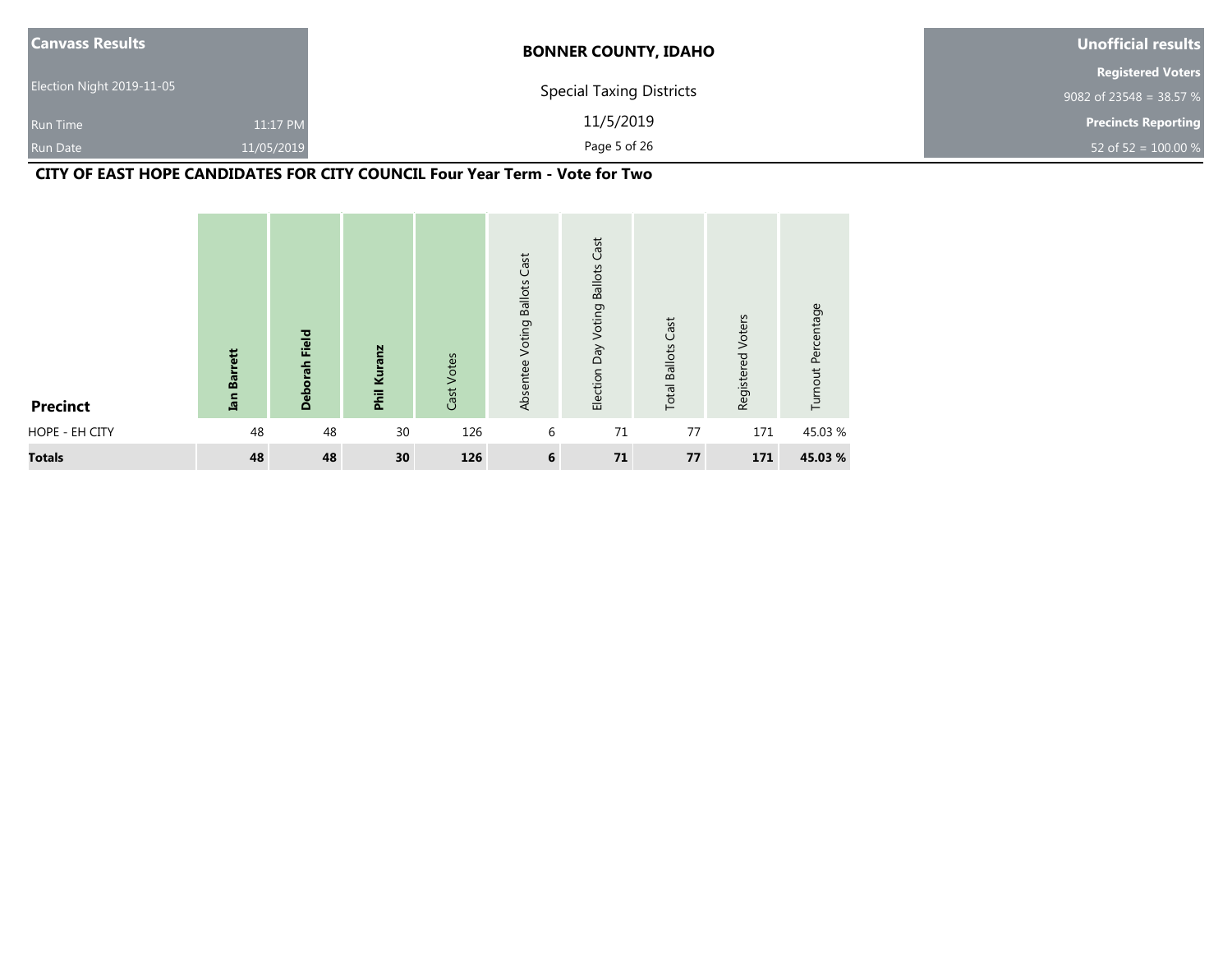| <b>Canvass Results</b>    |            | <b>BONNER COUNTY, IDAHO</b>     | <b>Unofficial results</b>  |
|---------------------------|------------|---------------------------------|----------------------------|
|                           |            |                                 | <b>Registered Voters</b>   |
| Election Night 2019-11-05 |            | <b>Special Taxing Districts</b> | 9082 of 23548 = 38.57 %    |
| <b>Run Time</b>           | 11:17 PM   | 11/5/2019                       | <b>Precincts Reporting</b> |
| Run Date                  | 11/05/2019 | Page 6 of 26                    | 52 of 52 = $100.00 %$      |

#### **CITY OF HOPE CANDIDATES FOR MAYOR Four Year Term - Vote for One**

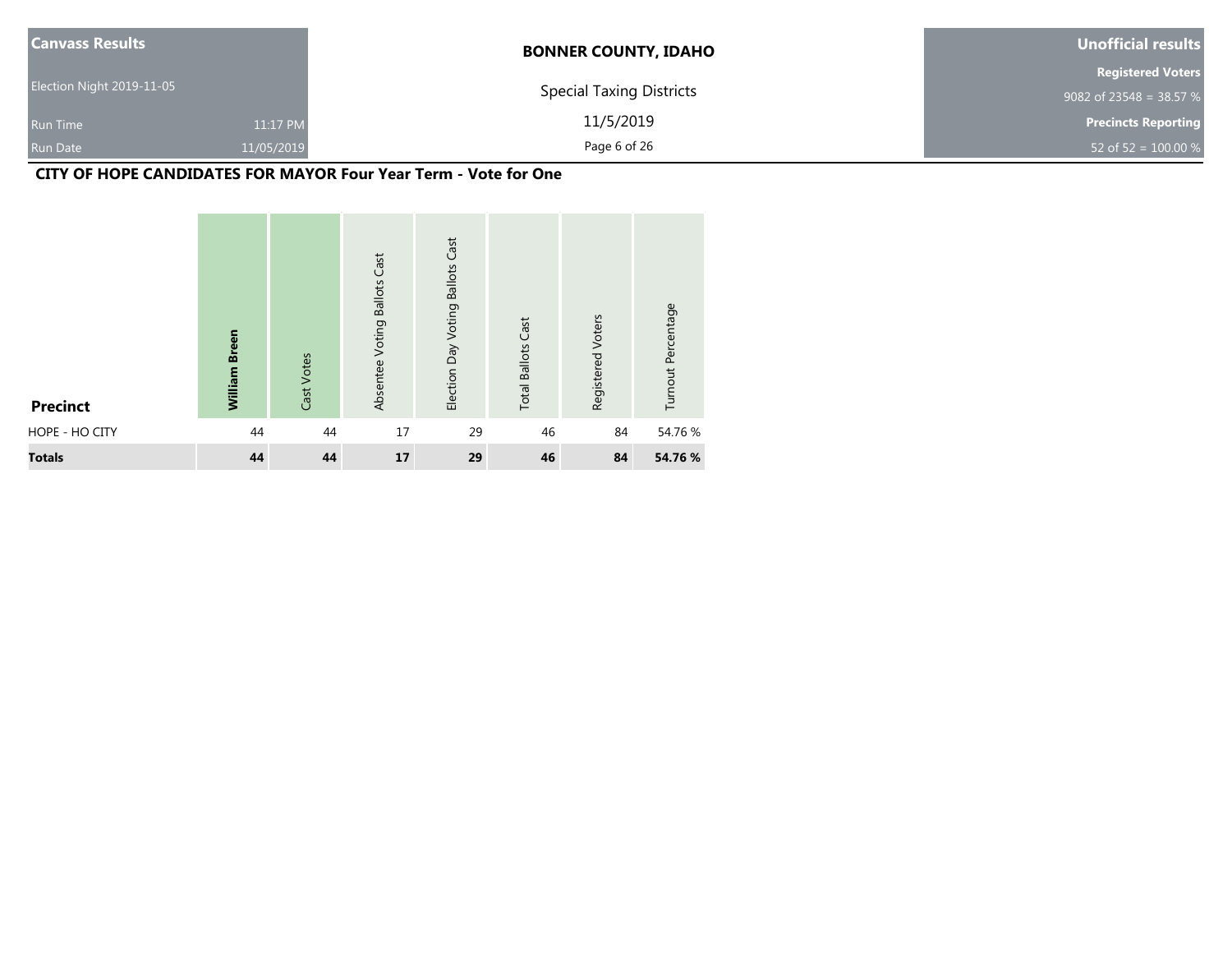| <b>Canvass Results</b>    |            | <b>BONNER COUNTY, IDAHO</b>     | Unofficial results         |
|---------------------------|------------|---------------------------------|----------------------------|
|                           |            |                                 | <b>Registered Voters</b>   |
| Election Night 2019-11-05 |            | <b>Special Taxing Districts</b> | 9082 of 23548 = 38.57 %    |
| <b>Run Time</b>           | 11:17 PM   | 11/5/2019                       | <b>Precincts Reporting</b> |
| <b>Run Date</b>           | 11/05/2019 | Page 7 of 26                    | 52 of 52 = $100.00 %$      |

## **CITY OF HOPE CANDIDATES FOR CITY COUNCIL Four Year Term - Vote for Two**

| <b>Precinct</b> | <b>Bill Percy</b> | <b>Bruce Stutzke</b> | Cast Votes | <b>Voting Ballots Cast</b><br>Absentee | Cast<br><b>Ballots</b><br>Election Day Voting | <b>Total Ballots Cast</b> | Registered Voters | Turnout Percentage |
|-----------------|-------------------|----------------------|------------|----------------------------------------|-----------------------------------------------|---------------------------|-------------------|--------------------|
| HOPE - HO CITY  | 40                | 43                   | 83         | 17                                     | 29                                            | 46                        | 84                | 54.76 %            |
| <b>Totals</b>   | 40                | 43                   | 83         | 17                                     | 29                                            | 46                        | 84                | 54.76 %            |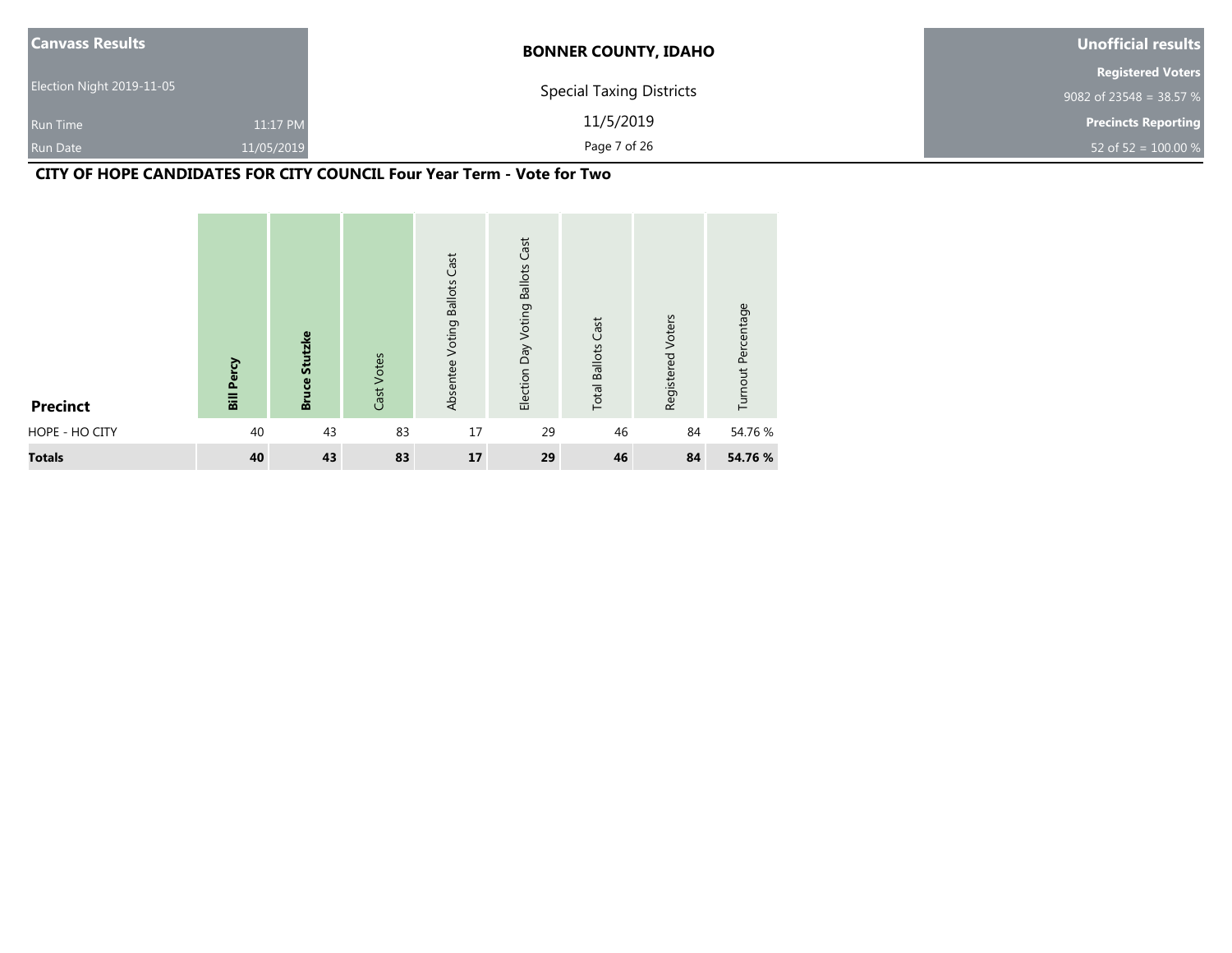| <b>Canvass Results</b>    |            | <b>BONNER COUNTY, IDAHO</b>     | Unofficial results         |
|---------------------------|------------|---------------------------------|----------------------------|
|                           |            |                                 | <b>Registered Voters</b>   |
| Election Night 2019-11-05 |            | <b>Special Taxing Districts</b> | 9082 of 23548 = 38.57 %    |
| <b>Run Time</b>           | 11:17 PM   | 11/5/2019                       | <b>Precincts Reporting</b> |
| <b>Run Date</b>           | 11/05/2019 | Page 8 of 26                    | 52 of 52 = $100.00\%$      |

# **CITY OF KOOTENAI CANDIDATES FOR MAYOR Four Year Term - Vote for One**

| <b>Precinct</b> | Nancy Lewis | Cast Votes | Absentee Voting Ballots Cast | <b>Ballots Cast</b><br>Election Day Voting | <b>Total Ballots Cast</b> | Voters<br>Registered | Turnout Percentage |
|-----------------|-------------|------------|------------------------------|--------------------------------------------|---------------------------|----------------------|--------------------|
| KOOT - CITY KO  | 137         | 137        | 32                           | 152                                        | 184                       | 434                  | 42.40 %            |
| <b>Totals</b>   | 137         | 137        | 32                           | 152                                        | 184                       | 434                  | 42.40 %            |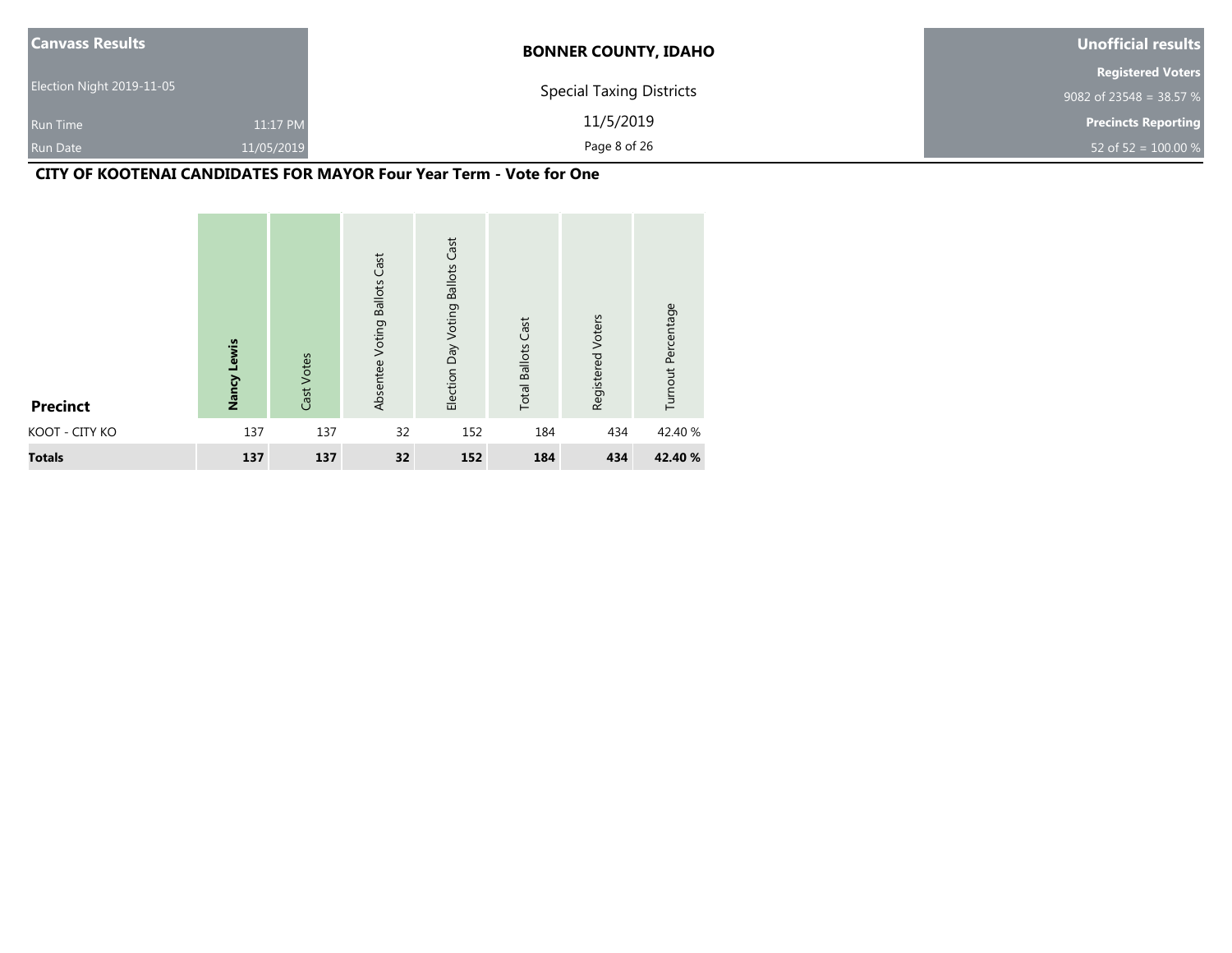| <b>Canvass Results</b>    |            | <b>BONNER COUNTY, IDAHO</b>     | Unofficial results         |
|---------------------------|------------|---------------------------------|----------------------------|
|                           |            |                                 | <b>Registered Voters</b>   |
| Election Night 2019-11-05 |            | <b>Special Taxing Districts</b> | 9082 of 23548 = 38.57 %    |
| <b>Run Time</b>           | 11:17 PM   | 11/5/2019                       | <b>Precincts Reporting</b> |
| <b>Run Date</b>           | 11/05/2019 | Page 9 of 26                    | 52 of 52 = $100.00 %$      |

## **CITY OF KOOTENAI CANDIDATES FOR CITY COUNCIL SEAT #2 Four Year Term - Vote for One**

| <b>Precinct</b> | Bryan Black | Ferris<br>Fabiola | Margaret Mjelde | Votes<br>Cast <sup>1</sup> | Cast<br><b>Ballots</b><br>Voting<br>Absentee | Cast<br><b>Ballots</b><br>Voting<br>Election Day | <b>Total Ballots Cast</b> | Voters<br>Registered | Turnout Percentage |
|-----------------|-------------|-------------------|-----------------|----------------------------|----------------------------------------------|--------------------------------------------------|---------------------------|----------------------|--------------------|
| KOOT - CITY KO  | 41          | 25                | 69              | 135                        | 32                                           | 152                                              | 184                       | 434                  | 42.40 %            |
| <b>Totals</b>   | 41          | 25                | 69              | 135                        | 32 <sup>2</sup>                              | 152                                              | 184                       | 434                  | 42.40 %            |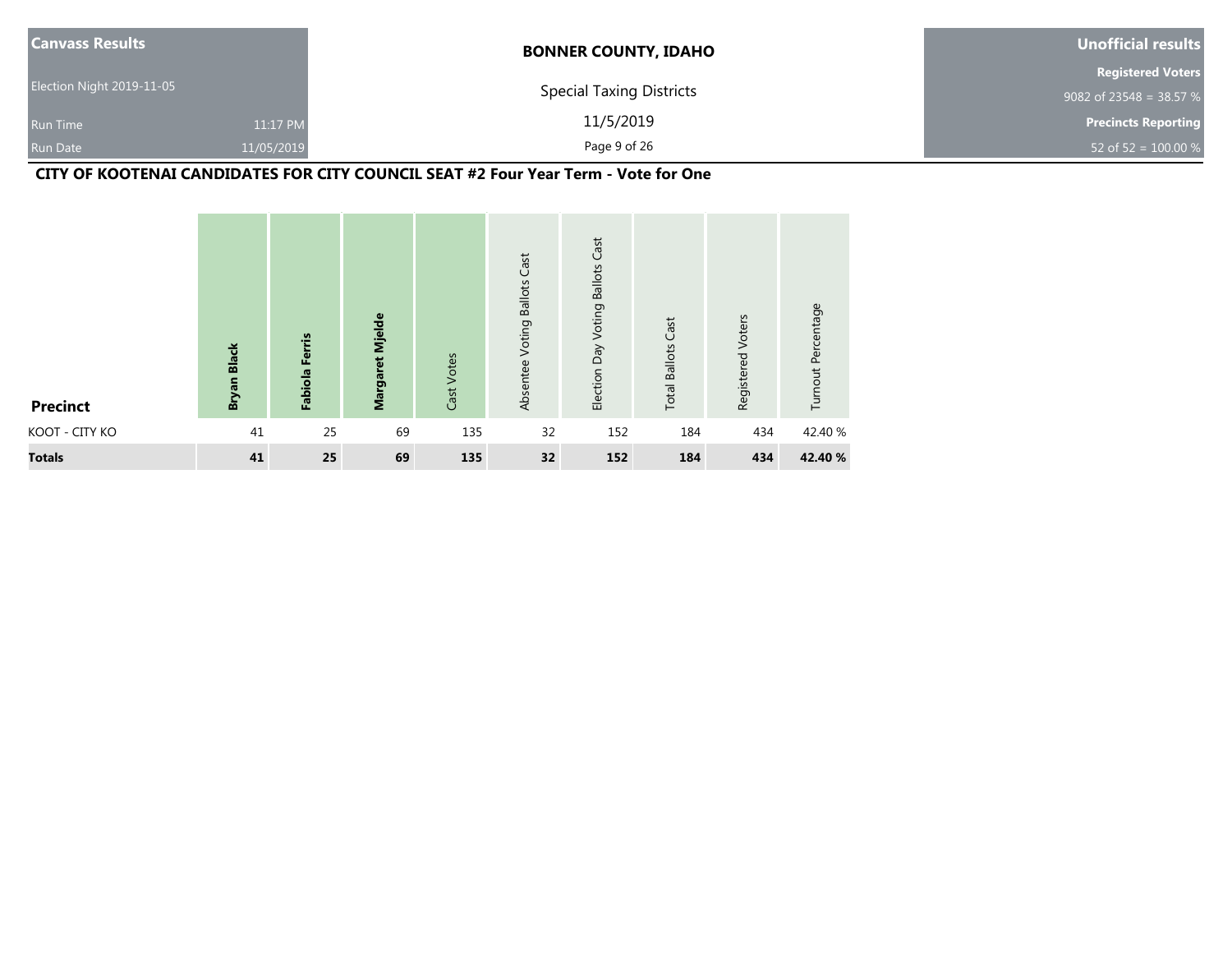| <b>Canvass Results</b>    |            | <b>BONNER COUNTY, IDAHO</b>     | Unofficial results         |
|---------------------------|------------|---------------------------------|----------------------------|
|                           |            |                                 | <b>Registered Voters</b>   |
| Election Night 2019-11-05 |            | <b>Special Taxing Districts</b> | 9082 of 23548 = 38.57 %    |
| <b>Run Time</b>           | 11:17 PM   | 11/5/2019                       | <b>Precincts Reporting</b> |
| <b>Run Date</b>           | 11/05/2019 | Page 10 of 26                   | 52 of $52 = 100.00 %$      |

## **CITY OF KOOTENAI CANDIDATES FOR CITY COUNCIL SEAT #4 Four Year Term - Vote for One**

| <b>Precinct</b> | <b>Schock</b><br>Daniel R. | Cast Votes | Absentee Voting Ballots Cast | <b>Ballots Cast</b><br>Election Day Voting | <b>Total Ballots Cast</b> | Registered Voters | Turnout Percentage |
|-----------------|----------------------------|------------|------------------------------|--------------------------------------------|---------------------------|-------------------|--------------------|
| KOOT - CITY KO  | 128                        | 128        | 32                           | 152                                        | 184                       | 434               | 42.40 %            |
| <b>Totals</b>   | 128                        | 128        | 32                           | 152                                        | 184                       | 434               | 42.40 %            |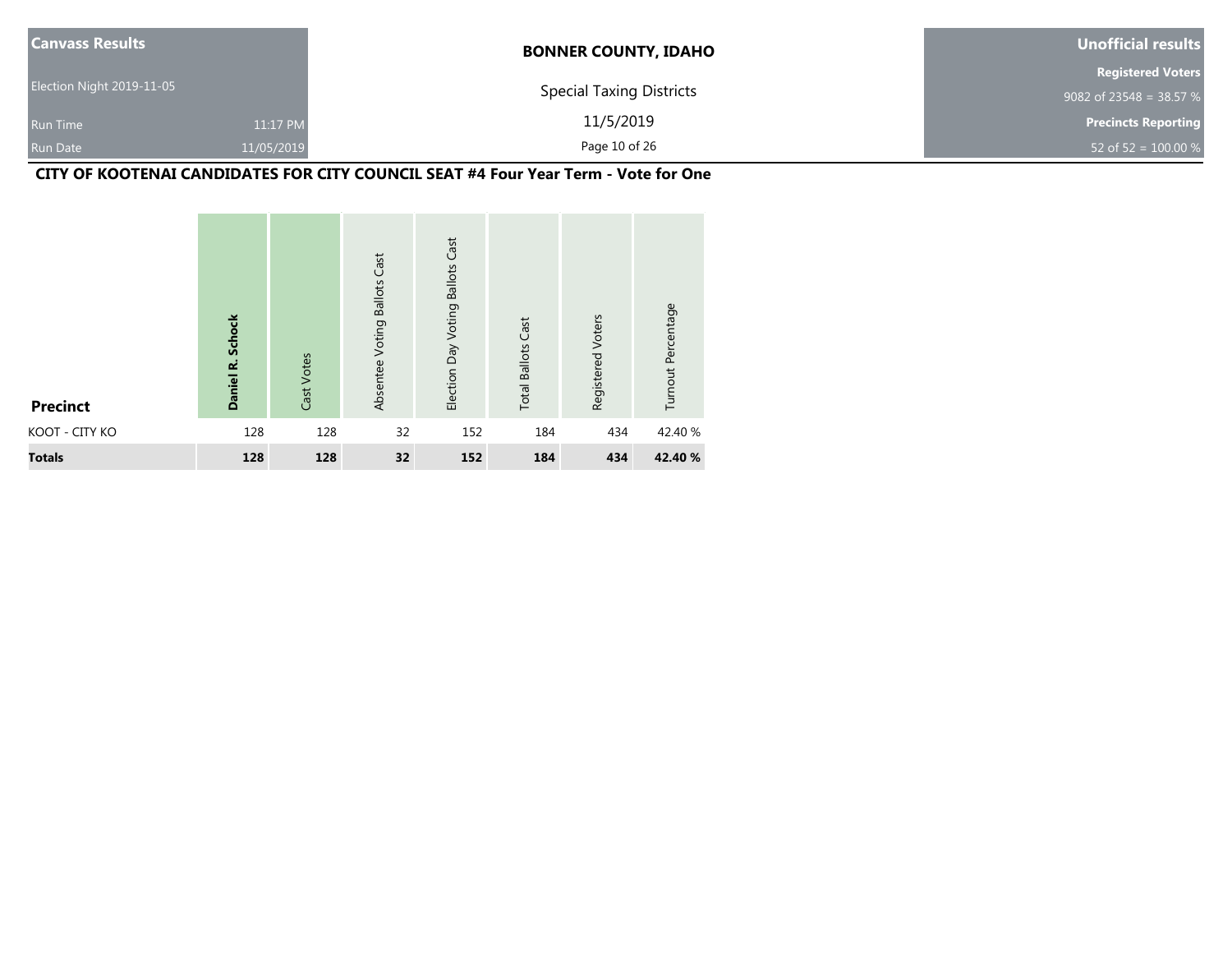| <b>Canvass Results</b>    |            | <b>BONNER COUNTY, IDAHO</b>     | Unofficial results         |
|---------------------------|------------|---------------------------------|----------------------------|
|                           |            |                                 | <b>Registered Voters</b>   |
| Election Night 2019-11-05 |            | <b>Special Taxing Districts</b> | 9082 of 23548 = 38.57 $%$  |
| <b>Run Time</b>           | 11:17 PM   | 11/5/2019                       | <b>Precincts Reporting</b> |
| <b>Run Date</b>           | 11/05/2019 | Page 11 of 26                   | 52 of 52 = $100.00 %$      |

### **CITY OF PONDERAY CANDIDATES FOR MAYOR Four Year Term - Vote for One**

| <b>Precinct</b>           | <b>Steve Geiger</b> | Tara V. Tribbett | Cast Votes   | Absentee Voting Ballots Cast | <b>Ballots Cast</b><br>Election Day Voting | <b>Total Ballots Cast</b> | Registered Voters | Turnout Percentage |
|---------------------------|---------------------|------------------|--------------|------------------------------|--------------------------------------------|---------------------------|-------------------|--------------------|
| AIRP - CITY PO            | 9                   | 8                | 17           | 3                            | 14                                         | 17                        | 26                | 65.38 %            |
| <b>BEAC - CITY PO</b>     | $\overline{7}$      | $\overline{4}$   | 11           | $\overline{3}$               | $\,8\,$                                    | 11                        | 16                | 68.75 %            |
| KOOT - CITY PO            | 121                 | 23               | 144          | 22                           | 133                                        | 155                       | 427               | 36.30 %            |
| SELL-PO CITY & - LPO 84-4 | $\mathbf{0}$        | $\mathbf 0$      | $\mathbf{0}$ | $\mathbf{0}$                 | $\mathbf 0$                                | $\mathbf 0$               | $\overline{2}$    | 0.00%              |
| <b>Totals</b>             | 137                 | 35               | 172          | 28                           | 155                                        | 183                       | 471               | 38.85 %            |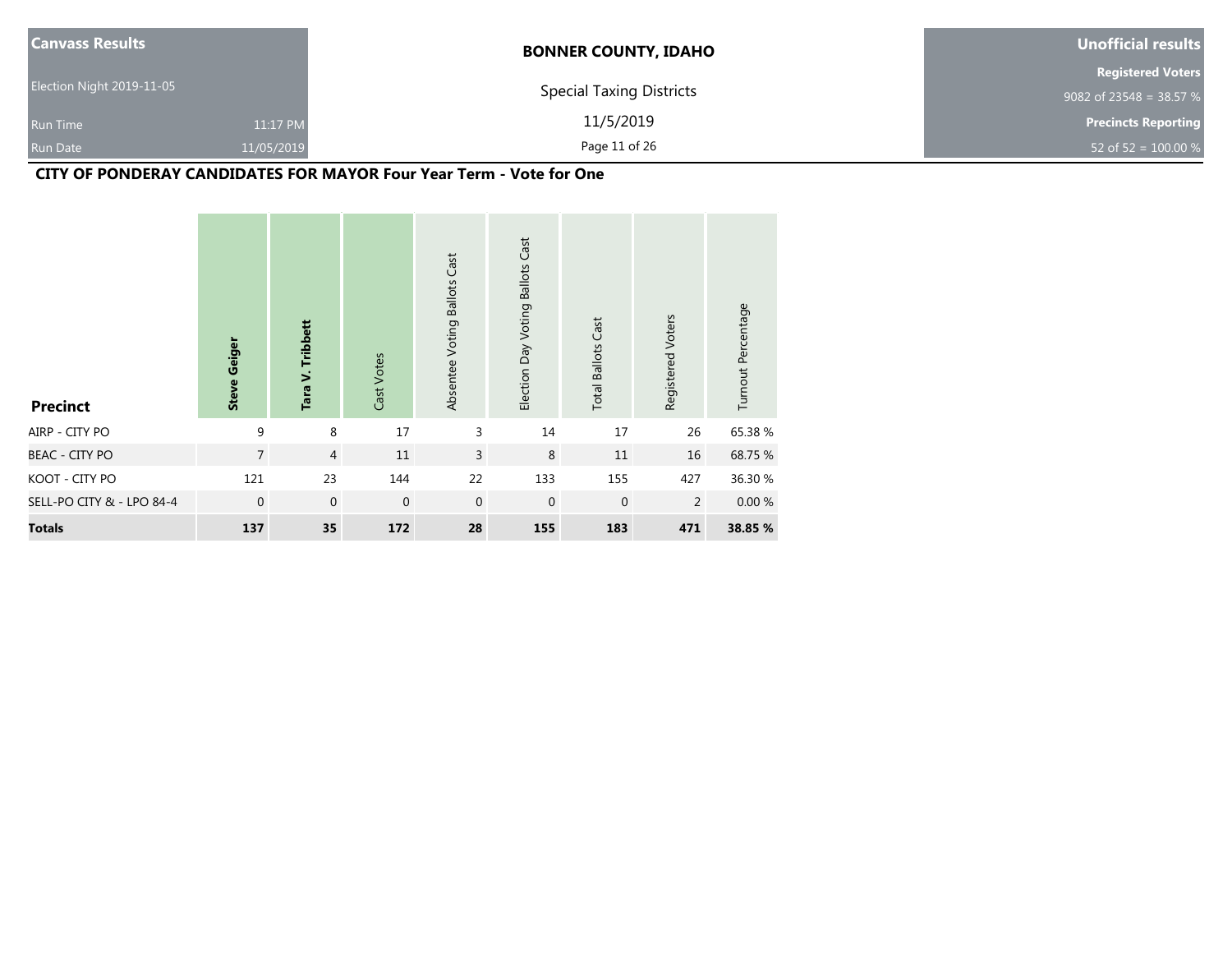| <b>Canvass Results</b>        | <b>BONNER COUNTY, IDAHO</b>     | Unofficial results         |
|-------------------------------|---------------------------------|----------------------------|
|                               |                                 | <b>Registered Voters</b>   |
| Election Night 2019-11-05     | <b>Special Taxing Districts</b> | 9082 of 23548 = 38.57 %    |
| <b>Run Time</b>               | 11/5/2019<br>11:17 PM           | <b>Precincts Reporting</b> |
| 11/05/2019<br><b>Run Date</b> | Page 12 of 26                   | 52 of 52 = $100.00 %$      |

# **CITY OF PONDERAY CANDIDATES FOR CITY COUNCIL Four Year Term - Vote for Two**

| <b>Precinct</b>           | Gary Kunzeman  | <b>Brad Mitton</b> | <b>Brenda Thompson</b> | Cast Votes  | Cast<br>Voting Ballots<br>Absentee | Election Day Voting Ballots Cast | <b>Total Ballots Cast</b> | Registered Voters | Turnout Percentage |
|---------------------------|----------------|--------------------|------------------------|-------------|------------------------------------|----------------------------------|---------------------------|-------------------|--------------------|
| AIRP - CITY PO            | 5              | 8                  | 9                      | 22          | 3                                  | 14                               | 17                        | 26                | 65.38%             |
| <b>BEAC - CITY PO</b>     | 5              | 10                 | $\overline{4}$         | 19          | 3                                  | 8                                | 11                        | 16                | 68.75 %            |
| KOOT - CITY PO            | 73             | 65                 | 89                     | 227         | 22                                 | 133                              | 155                       | 427               | 36.30 %            |
| SELL-PO CITY & - LPO 84-4 | $\overline{0}$ | $\mathbf 0$        | $\mathbf{0}$           | $\mathbf 0$ | $\mathbf{0}$                       | $\mathbf 0$                      | $\mathbf 0$               | $\overline{2}$    | 0.00%              |
| <b>Totals</b>             | 83             | 83                 | 102                    | 268         | 28                                 | 155                              | 183                       | 471               | 38.85 %            |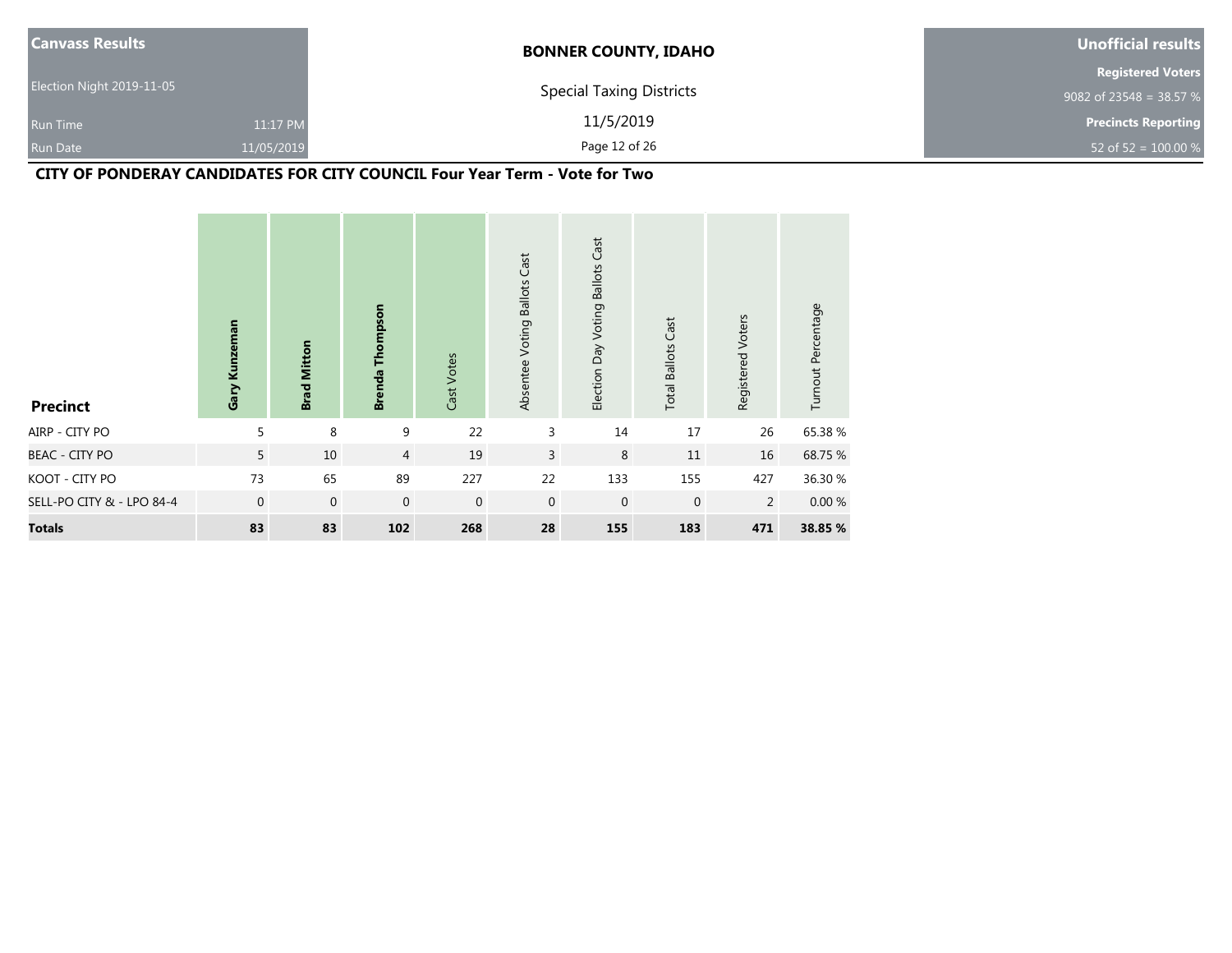| <b>Canvass Results</b>    |            | <b>BONNER COUNTY, IDAHO</b>     | Unofficial results         |
|---------------------------|------------|---------------------------------|----------------------------|
|                           |            |                                 | <b>Registered Voters</b>   |
| Election Night 2019-11-05 |            | <b>Special Taxing Districts</b> | 9082 of 23548 = 38.57 %    |
| <b>Run Time</b>           | 11:17 PM   | 11/5/2019                       | <b>Precincts Reporting</b> |
| <b>Run Date</b>           | 11/05/2019 | Page 13 of 26                   | 52 of 52 = $100.00\%$      |

### **CITY OF OLDTOWN CANDIDATES FOR MAYOR Four Year Term - Vote for One**

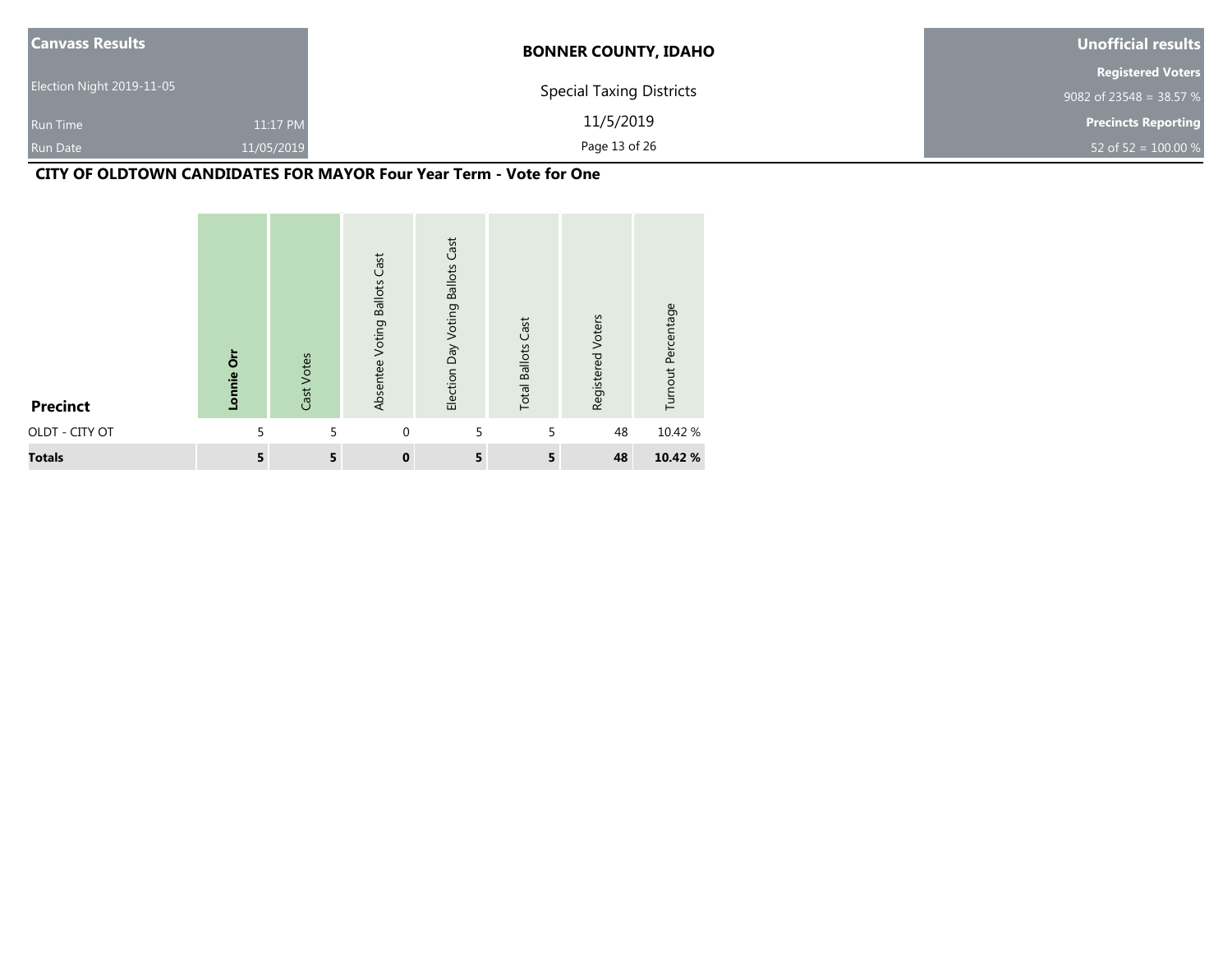| <b>Canvass Results</b>    |            | <b>BONNER COUNTY, IDAHO</b>     | Unofficial results         |
|---------------------------|------------|---------------------------------|----------------------------|
|                           |            |                                 | <b>Registered Voters</b>   |
| Election Night 2019-11-05 |            | <b>Special Taxing Districts</b> | 9082 of 23548 = 38.57 %    |
| <b>Run Time</b>           | 11:17 PM   | 11/5/2019                       | <b>Precincts Reporting</b> |
| <b>Run Date</b>           | 11/05/2019 | Page 14 of 26                   | 52 of 52 = $100.00\%$      |

# **CITY OF OLDTOWN CANDIDATES FOR CITY COUNCIL Four Year Term - Vote for One**

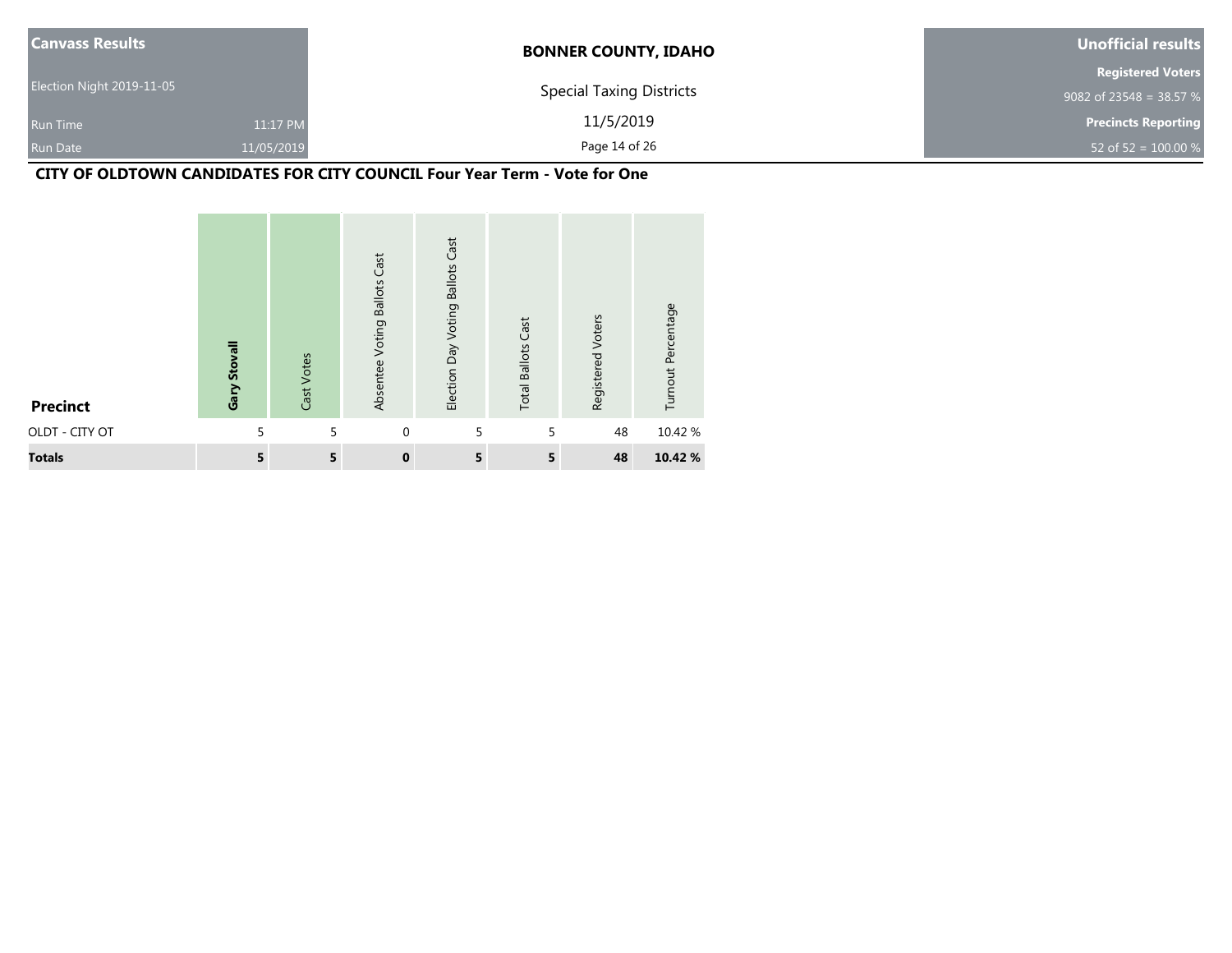| <b>Canvass Results</b>    |            | <b>BONNER COUNTY, IDAHO</b>     | Unofficial results         |
|---------------------------|------------|---------------------------------|----------------------------|
|                           |            |                                 | <b>Registered Voters</b>   |
| Election Night 2019-11-05 |            | <b>Special Taxing Districts</b> | 9082 of 23548 = 38.57 %    |
| <b>Run Time</b>           | 11:17 PM   | 11/5/2019                       | <b>Precincts Reporting</b> |
| Run Date                  | 11/05/2019 | Page 15 of 26                   | 52 of 52 = $100.00 %$      |

# **CITY OF PRIEST RIVER CANDIDATES FOR CITY COUNCIL Four Year Term - Vote for Two**

| <b>Precinct</b> | <b>Edwards</b><br>Greg | Sean Schneider | Wagner<br>$\blacktriangleleft$<br>Douglas | $\hat{\epsilon}$<br><b>Michael Mullaley</b><br>William | Cast Votes | Cast<br><b>Ballots</b><br>Voting<br>Absentee | Cast<br>Voting Ballots<br>Election Day | Cast<br><b>Total Ballots</b> | Voters<br>Registered | Turnout Percentage |
|-----------------|------------------------|----------------|-------------------------------------------|--------------------------------------------------------|------------|----------------------------------------------|----------------------------------------|------------------------------|----------------------|--------------------|
| EAPR - CITY PR  | 73                     | 48             | 57                                        | 26                                                     | 204        | 18                                           | 107                                    | 125                          | 493                  | 25.35 %            |
| <b>WPRV</b>     | 39                     | 22             | 26                                        | 14                                                     | 101        | 4                                            | 56                                     | 60                           | 327                  | 18.35 %            |
| <b>Totals</b>   | 112                    | 70             | 83                                        | 40                                                     | 305        | 22                                           | 163                                    | 185                          | 820                  | 22.56 %            |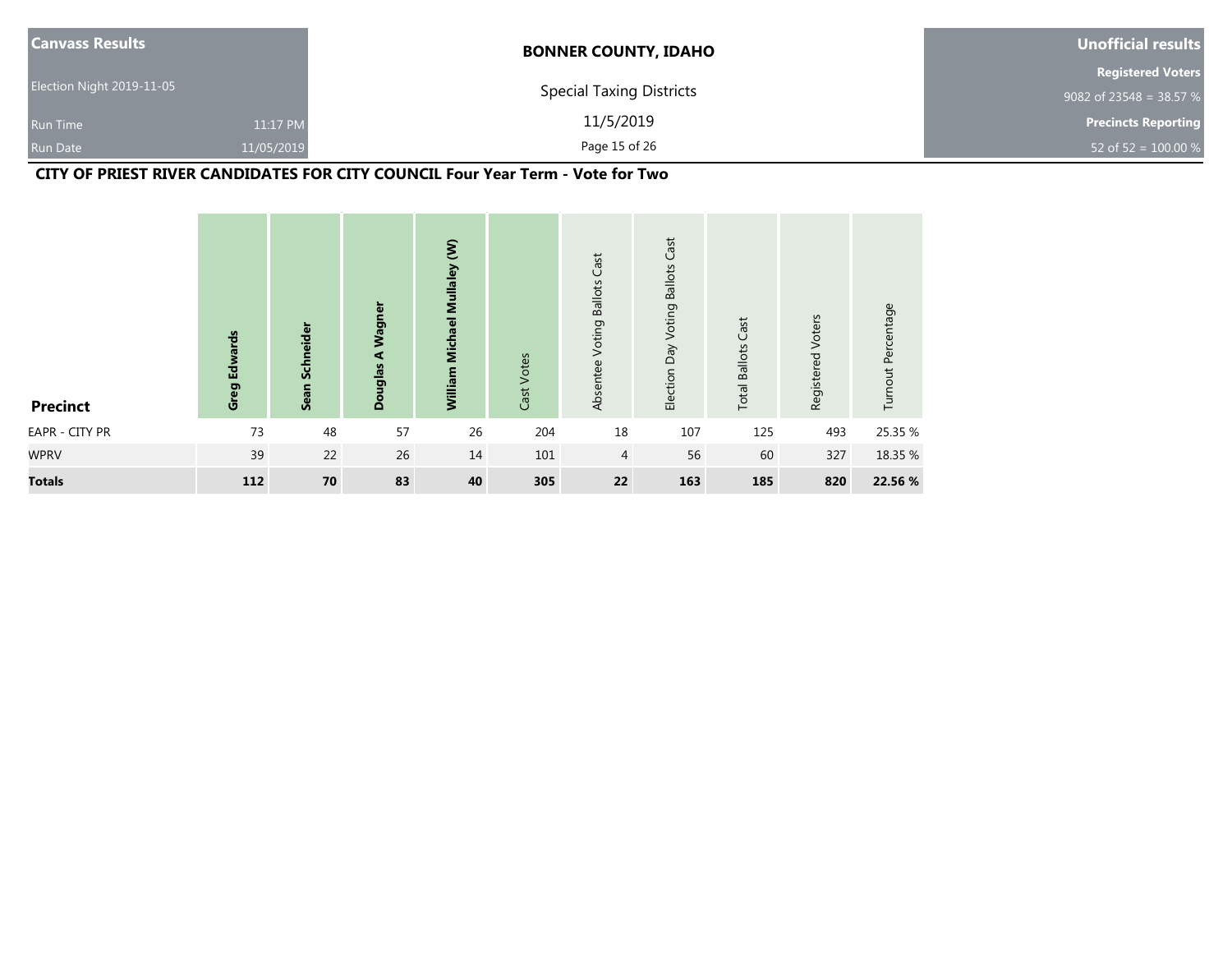| <b>Canvass Results</b>    |            | <b>BONNER COUNTY, IDAHO</b>     | Unofficial results         |
|---------------------------|------------|---------------------------------|----------------------------|
|                           |            |                                 | <b>Registered Voters</b>   |
| Election Night 2019-11-05 |            | <b>Special Taxing Districts</b> | 9082 of 23548 = 38.57 %    |
| <b>Run Time</b>           | 11:17 PM   | 11/5/2019                       | <b>Precincts Reporting</b> |
| <b>Run Date</b>           | 11/05/2019 | Page 16 of 26                   | 52 of $52 = 100.00 %$      |

# **CITY OF PRIEST RIVER CANDIDATES FOR CITY COUNCIL Two Year Term - Vote for One**

| <b>Precinct</b> | Kevin Wylie | Cast Votes | Absentee Voting Ballots Cast | <b>Ballots Cast</b><br>Election Day Voting | <b>Total Ballots Cast</b> | Registered Voters | Turnout Percentage |
|-----------------|-------------|------------|------------------------------|--------------------------------------------|---------------------------|-------------------|--------------------|
| EAPR - CITY PR  | 109         | 109        | 18                           | 107                                        | 125                       | 493               | 25.35 %            |
| <b>WPRV</b>     | 48          | 48         | $\overline{4}$               | 56                                         | 60                        | 327               | 18.35 %            |
| <b>Totals</b>   | 157         | 157        | 22                           | 163                                        | 185                       | 820               | 22.56 %            |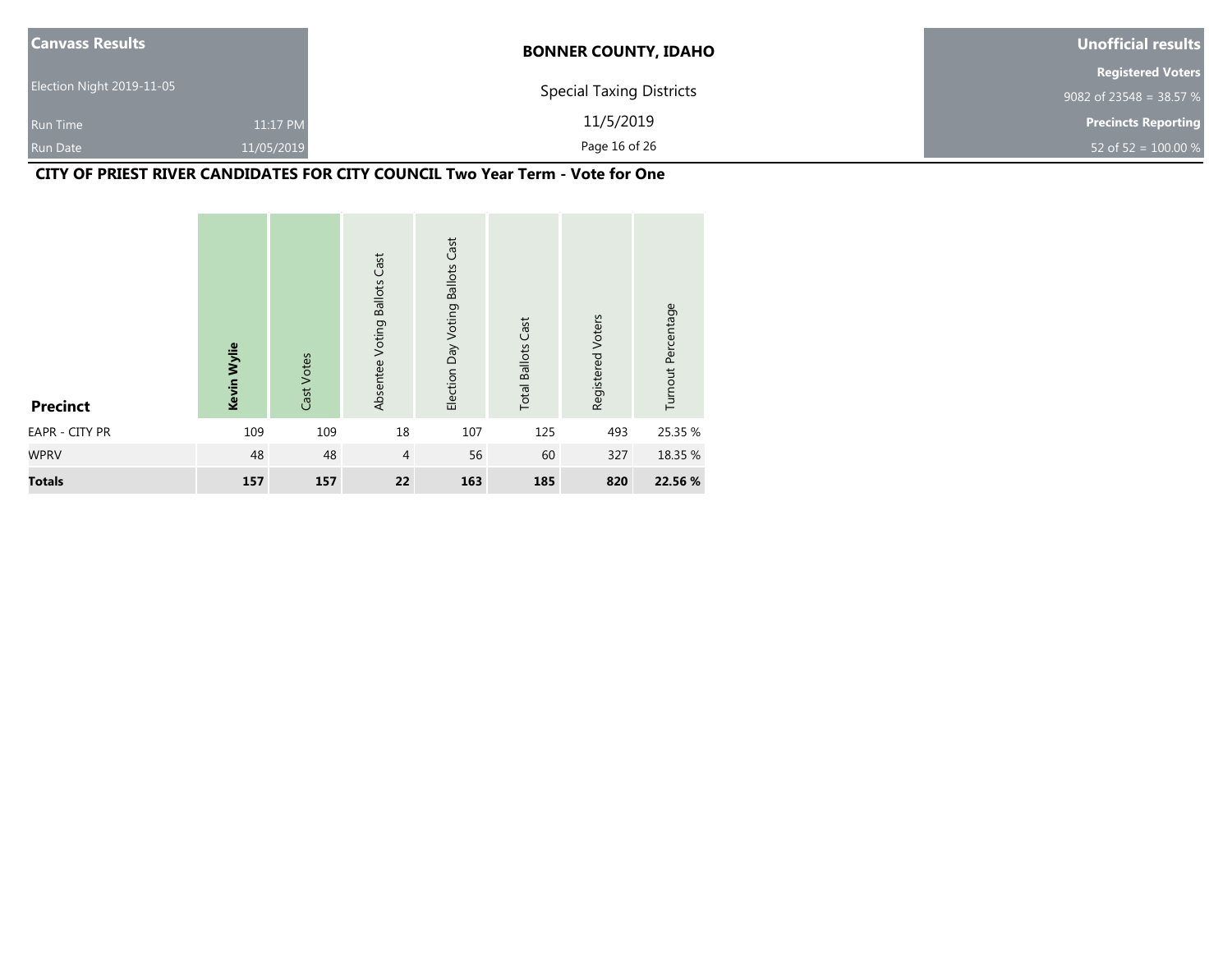| <b>Canvass Results</b>    |            | <b>BONNER COUNTY, IDAHO</b>     | Unofficial results         |
|---------------------------|------------|---------------------------------|----------------------------|
|                           |            |                                 | <b>Registered Voters</b>   |
| Election Night 2019-11-05 |            | <b>Special Taxing Districts</b> | 9082 of 23548 = 38.57 $%$  |
| Run Time                  | 11:17 PM   | 11/5/2019                       | <b>Precincts Reporting</b> |
| <b>Run Date</b>           | 11/05/2019 | Page 17 of 26                   | 52 of 52 = $100.00\%$      |

## **CITY OF SANDPOINT CANDIDATES FOR MAYOR Four Year Term - Vote for One**

| <b>Precinct</b>       | Ken Lawrence | <b>Shelby Rognstad</b> | Shannon Williamson | Cast Votes | Cast<br>Absentee Voting Ballots | Cast<br>Election Day Voting Ballots | <b>Total Ballots Cast</b> | Registered Voters | Turnout Percentage |
|-----------------------|--------------|------------------------|--------------------|------------|---------------------------------|-------------------------------------|---------------------------|-------------------|--------------------|
| AIRP - CITY SP        | 126          | 82                     | 38                 | 246        | 42                              | 212                                 | 254                       | 431               | 58.93 %            |
| <b>BALD - CITY SP</b> | 151          | 155                    | 89                 | 395        | 63                              | 341                                 | 404                       | 794               | 50.88 %            |
| <b>BEAC - CITY SP</b> | 129          | 315                    | 100                | 544        | 119                             | 433                                 | 552                       | 985               | 56.04 %            |
| <b>HUMB</b>           | 174          | 263                    | 97                 | 534        | 78                              | 467                                 | 545                       | 1148              | 47.47 %            |
| WASH - CITY SP        | 191          | 419                    | 174                | 784        | 178                             | 629                                 | 807                       | 1134              | 71.16 %            |
| <b>Totals</b>         | 771          | 1234                   | 498                | 2503       | 480                             | 2082                                | 2562                      | 4492              | 57.03 %            |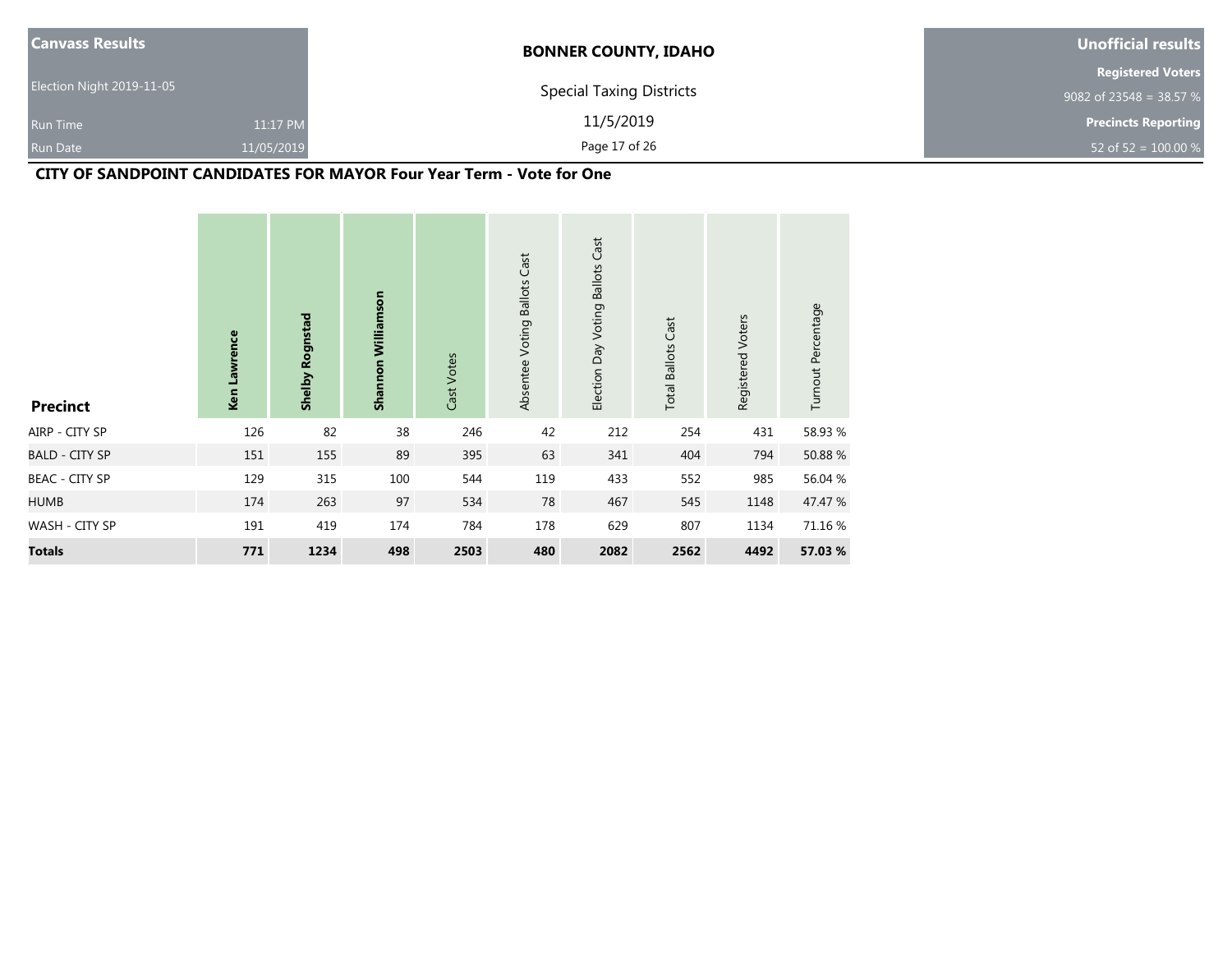| <b>Canvass Results</b>    |            | <b>BONNER COUNTY, IDAHO</b>     | Unofficial results         |
|---------------------------|------------|---------------------------------|----------------------------|
|                           |            |                                 | <b>Registered Voters</b>   |
| Election Night 2019-11-05 |            | <b>Special Taxing Districts</b> | 9082 of 23548 = 38.57 %    |
| <b>Run Time</b>           | 11:17 PM   | 11/5/2019                       | <b>Precincts Reporting</b> |
| <b>Run Date</b>           | 11/05/2019 | Page 18 of 26                   | 52 of $52 = 100.00 %$      |

# **CITY OF SANDPOINT CANDIDATES FOR CITY COUNCIL Four Year Term - Vote for Three**

| <b>Precinct</b>       | Andy Groat | Jacque Guinan | Kate McAlister | Shannon Mitchell | Ruehle<br>Deb | Cast Votes | Absentee Voting Ballots Cast | Cast<br><b>Ballots</b><br>Election Day Voting | <b>Total Ballots Cast</b> | Registered Voters | Turnout Percentage |
|-----------------------|------------|---------------|----------------|------------------|---------------|------------|------------------------------|-----------------------------------------------|---------------------------|-------------------|--------------------|
| AIRP - CITY SP        | 112        | 119           | 126            | 121              | 109           | 587        | 42                           | 212                                           | 254                       | 431               | 58.93 %            |
| <b>BALD - CITY SP</b> | 161        | 145           | 228            | 167              | 208           | 909        | 63                           | 341                                           | 404                       | 794               | 50.88 %            |
| BEAC - CITY SP        | 282        | 148           | 398            | 190              | 343           | 1361       | 119                          | 433                                           | 552                       | 985               | 56.04 %            |
| <b>HUMB</b>           | 290        | 177           | 361            | 197              | 267           | 1292       | 78                           | 467                                           | 545                       | 1148              | 47.47 %            |
| WASH - CITY SP        | 412        | 212           | 531            | 285              | 491           | 1931       | 178                          | 629                                           | 807                       | 1134              | 71.16 %            |
| <b>Totals</b>         | 1257       | 801           | 1644           | 960              | 1418          | 6080       | 480                          | 2082                                          | 2562                      | 4492              | 57.03 %            |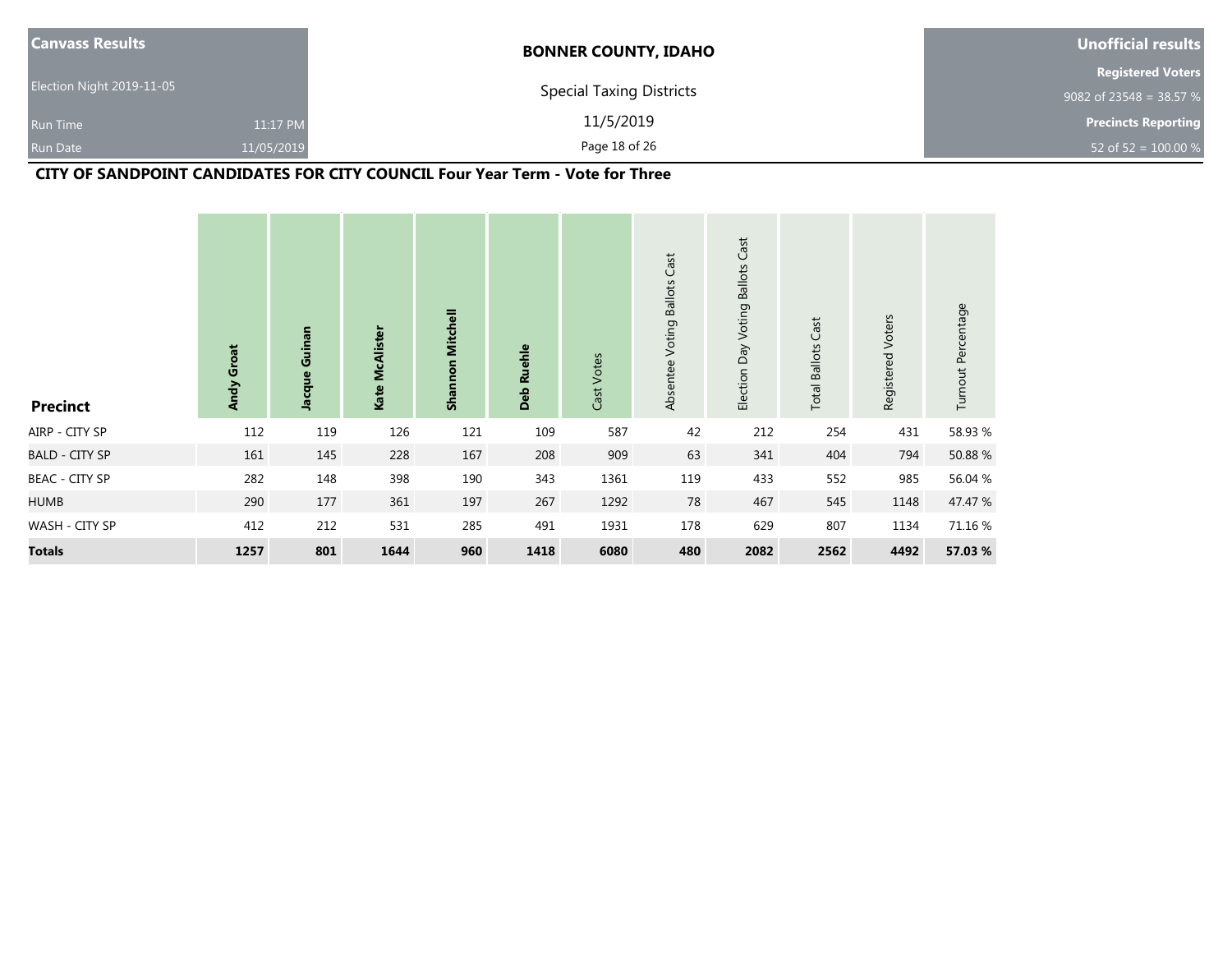| <b>Canvass Results</b>    |            | <b>BONNER COUNTY, IDAHO</b>     | Unofficial results         |
|---------------------------|------------|---------------------------------|----------------------------|
|                           |            |                                 | <b>Registered Voters</b>   |
| Election Night 2019-11-05 |            | <b>Special Taxing Districts</b> | 9082 of 23548 = 38.57 %    |
| <b>Run Time</b>           | 11:17 PM   | 11/5/2019                       | <b>Precincts Reporting</b> |
| <b>Run Date</b>           | 11/05/2019 | Page 19 of 26                   | 52 of 52 = $100.00 %$      |

# **LAKELAND JOINT SCHOOL DISTRICT NO. 272 TRUSTEE ZONE 1 Four Year Term - Vote for One**

| <b>Precinct</b> | <b>Rena Olmstead</b> | Bain<br>Randi | Cast Votes | Absentee Voting Ballots Cast | Cast<br><b>Ballots</b><br>Voting<br>Election Day | Cast<br><b>Total Ballots</b> | Registered Voters | Turnout Percentage |
|-----------------|----------------------|---------------|------------|------------------------------|--------------------------------------------------|------------------------------|-------------------|--------------------|
| EDGM - LL 272-1 |                      | 5             | 6          | 3                            | 3                                                | 6                            | 75                | 8.00 %             |
| <b>Totals</b>   | 1                    | 5             | 6          | 3                            | 3                                                | 6                            | 75                | 8.00 %             |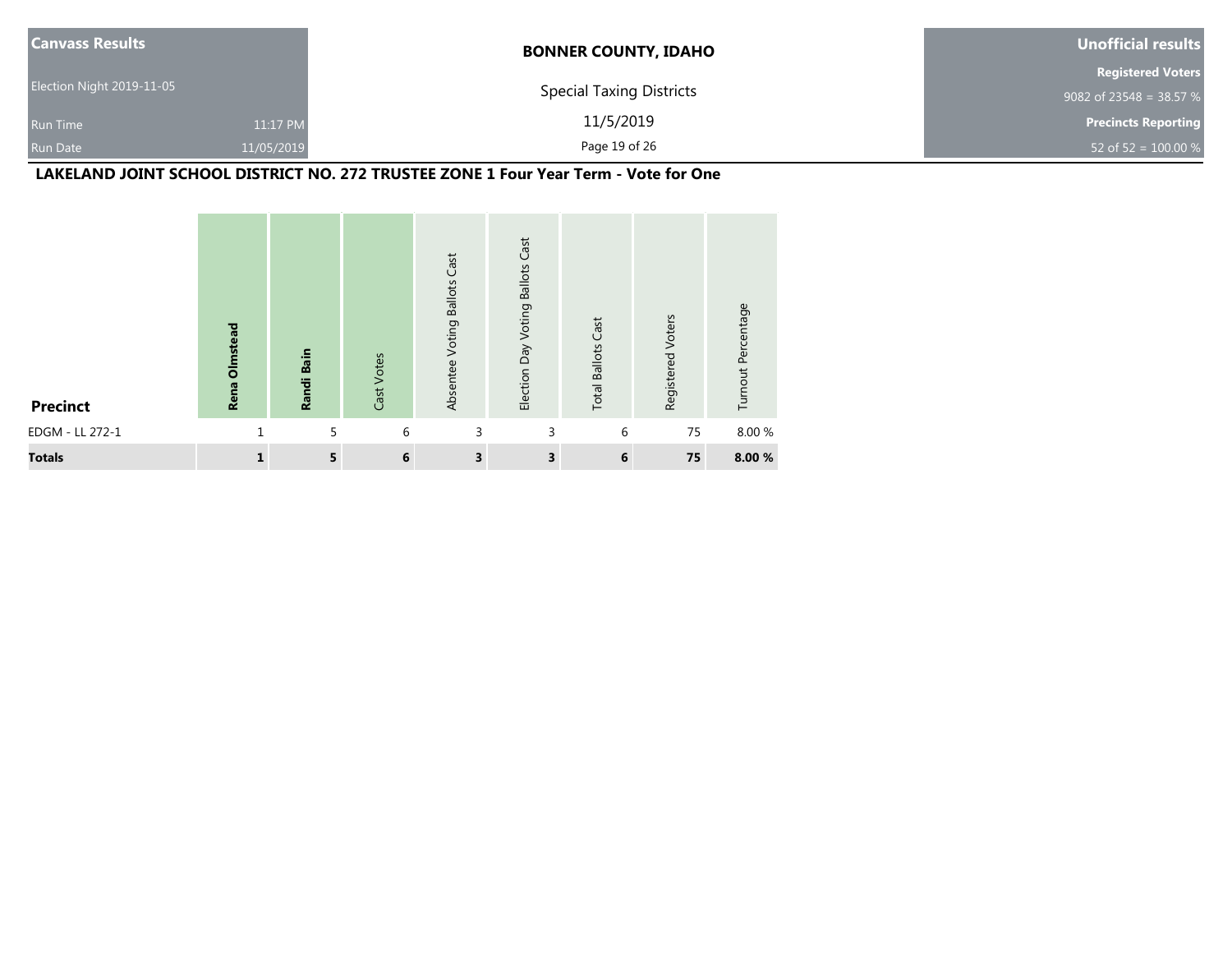| <b>Canvass Results</b>    |            | <b>BONNER COUNTY, IDAHO</b>     | <b>Unofficial results</b>  |
|---------------------------|------------|---------------------------------|----------------------------|
|                           |            |                                 | <b>Registered Voters</b>   |
| Election Night 2019-11-05 |            | <b>Special Taxing Districts</b> | 9082 of 23548 = 38.57 %    |
| <b>Run Time</b>           | 11:17 PM   | 11/5/2019                       | <b>Precincts Reporting</b> |
| <b>Run Date</b>           | 11/05/2019 | Page 20 of 26                   | 52 of 52 = $100.00\%$      |

# **LAKELAND JOINT SCHOOL DISTRICT NO. 272 TRUSTEE ZONE 2 Four Year Term - Vote for One**

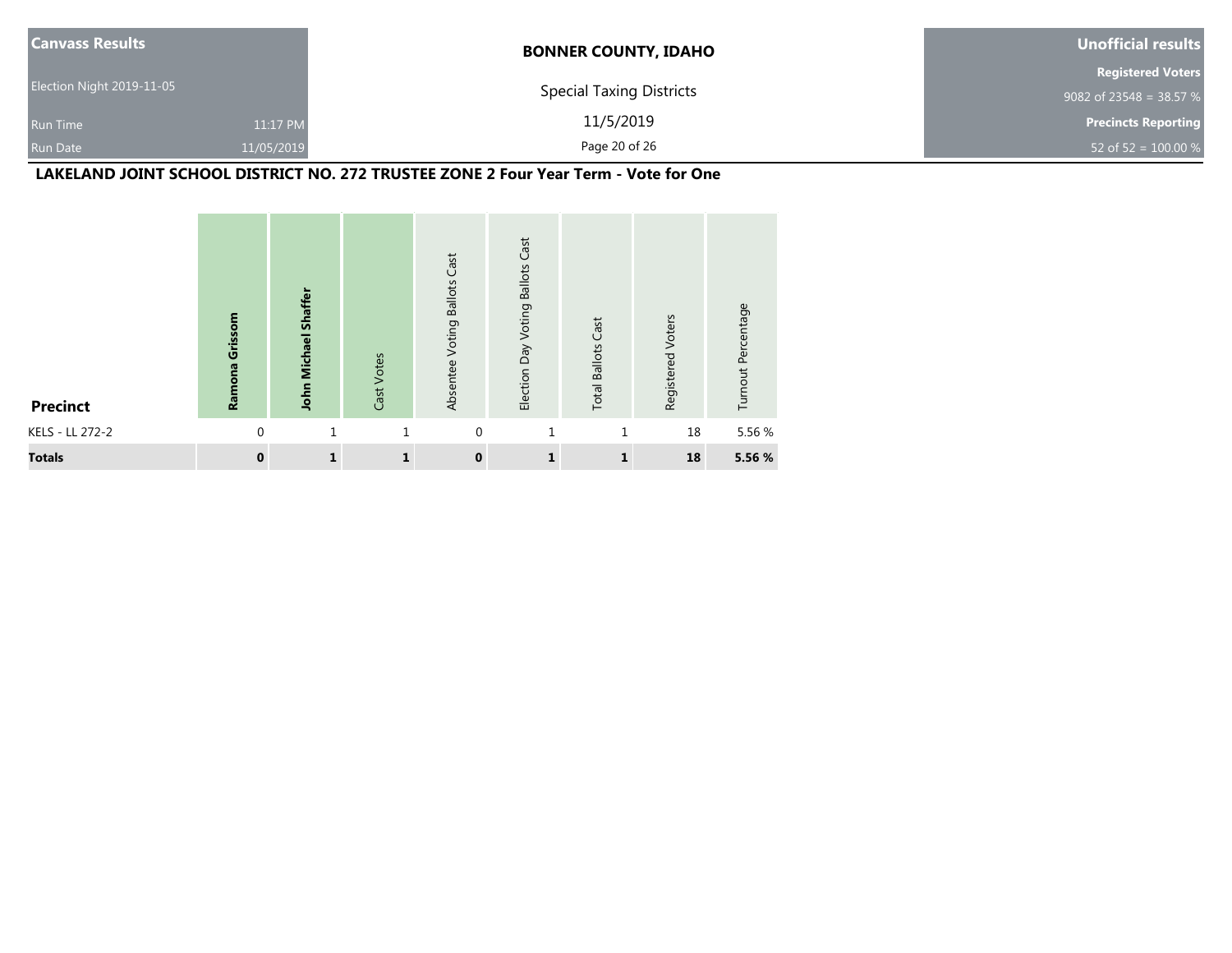| <b>Canvass Results</b>    |            | <b>BONNER COUNTY, IDAHO</b>     | <b>Unofficial results</b>  |
|---------------------------|------------|---------------------------------|----------------------------|
|                           |            |                                 | <b>Registered Voters</b>   |
| Election Night 2019-11-05 |            | <b>Special Taxing Districts</b> | 9082 of 23548 = 38.57 %    |
| <b>Run Time</b>           | 11:17 PM   | 11/5/2019                       | <b>Precincts Reporting</b> |
| <b>Run Date</b>           | 11/05/2019 | Page 21 of 26                   | 52 of 52 = $100.00\%$      |

# **LAKE PEND OREILLE SCHOOL DISTRICT NO. 84 TRUSTEE ZONE 4 4 Year Term - Vote for One**

| <b>Precinct</b>           | Geraldine Lewis | Tara V. Tribbett | Cast Votes  | Absentee Voting Ballots Cast | Election Day Voting Ballots Cast | <b>Total Ballots Cast</b> | Registered Voters | Turnout Percentage |
|---------------------------|-----------------|------------------|-------------|------------------------------|----------------------------------|---------------------------|-------------------|--------------------|
| GAML                      | 163             | 44               | 207         | 42                           | 196                              | 238                       | 585               | 40.68%             |
| KOOT - W/O CITY           | 96              | 22               | 118         | 28                           | 115                              | 143                       | 436               | 32.80 %            |
| KOOT - CITY PO            | 104             | 31               | 135         | 22                           | 133                              | 155                       | 427               | 36.30 %            |
| KOOT - CITY KO            | 115             | 37               | 152         | 32                           | 152                              | 184                       | 434               | 42.40 %            |
| <b>ODEN - LPO 84-4</b>    | 224             | 80               | 304         | 62                           | 289                              | 351                       | 698               | 50.29 %            |
| SAGL                      | 364             | 120              | 484         | 100                          | 443                              | 543                       | 1338              | 40.58 %            |
| <b>SELL - LPO 84-4</b>    | 22              | 5                | 27          | 18                           | 17                               | 35                        | 101               | 34.65 %            |
| SELL-PO CITY & - LPO 84-4 | 0               | $\mathbf 0$      | $\mathbf 0$ | $\mathbf{0}$                 | $\mathbf 0$                      | $\mathbf 0$               | 2                 | 0.00%              |
| <b>Totals</b>             | 1088            | 339              | 1427        | 304                          | 1345                             | 1649                      | 4021              | 41.01 %            |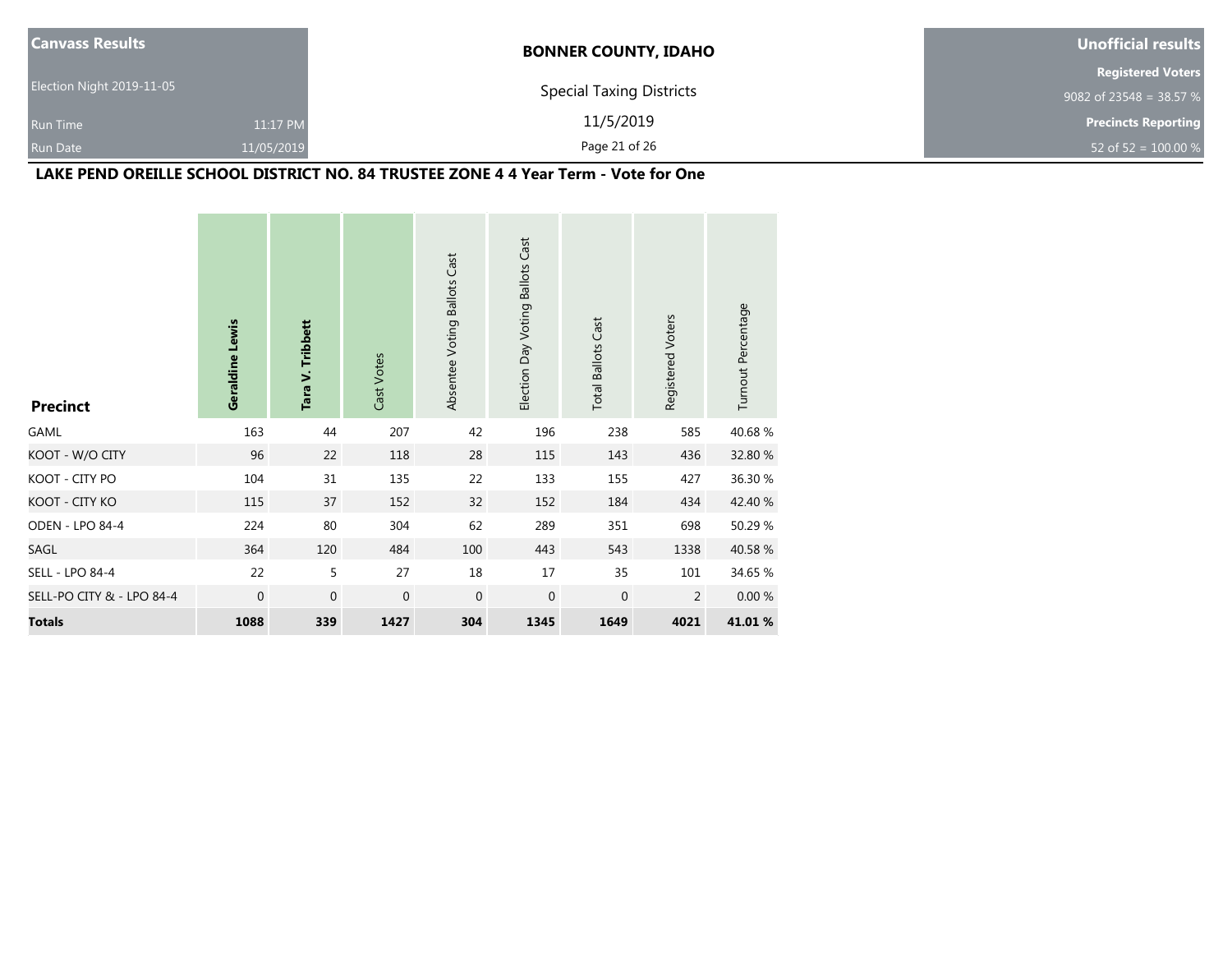| <b>Canvass Results</b>    |            | <b>BONNER COUNTY, IDAHO</b>     | Unofficial results         |
|---------------------------|------------|---------------------------------|----------------------------|
|                           |            |                                 | <b>Registered Voters</b>   |
| Election Night 2019-11-05 |            | <b>Special Taxing Districts</b> | 9082 of 23548 = 38.57 %    |
| <b>Run Time</b>           | 11:17 PM   | 11/5/2019                       | <b>Precincts Reporting</b> |
| <b>Run Date</b>           | 11/05/2019 | Page 22 of 26                   | 52 of 52 = $100.00 %$      |

# **WEST BONNER COUNTY SCHOOL DISTRICT NO. 83 TRUSTEE ZONE 1 Four Year Term - Vote for One**

| <b>Precinct</b>        | Margaret W. Hall | Lesa Souza     | Cast Votes     | Absentee Voting Ballots Cast | Election Day Voting Ballots Cast | <b>Total Ballots Cast</b> | Registered Voters | Turnout Percentage |
|------------------------|------------------|----------------|----------------|------------------------------|----------------------------------|---------------------------|-------------------|--------------------|
| <b>BLUE</b>            | 39               | 63             | 102            | 27                           | 75                               | 102                       | 614               | 16.61 %            |
| <b>EAPR - WBC 83-1</b> | 5                | 11             | 16             | 5                            | 11                               | 16                        | 82                | 19.51 %            |
| LACL - WBC 83-1        | $\mathbf{0}$     | $\overline{4}$ | $\overline{4}$ | $\overline{2}$               | $\overline{2}$                   | $\overline{4}$            | 27                | 14.81 %            |
| LAMB - WBC 83-1        | 110              | 38             | 148            | 26                           | 123                              | 149                       | 428               | 34.81 %            |
| <b>PRLK</b>            | 36               | 15             | 51             | 6                            | 45                               | 51                        | 200               | 25.50 %            |
| <b>Totals</b>          | 190              | 131            | 321            | 66                           | 256                              | 322                       | 1351              | 23.83 %            |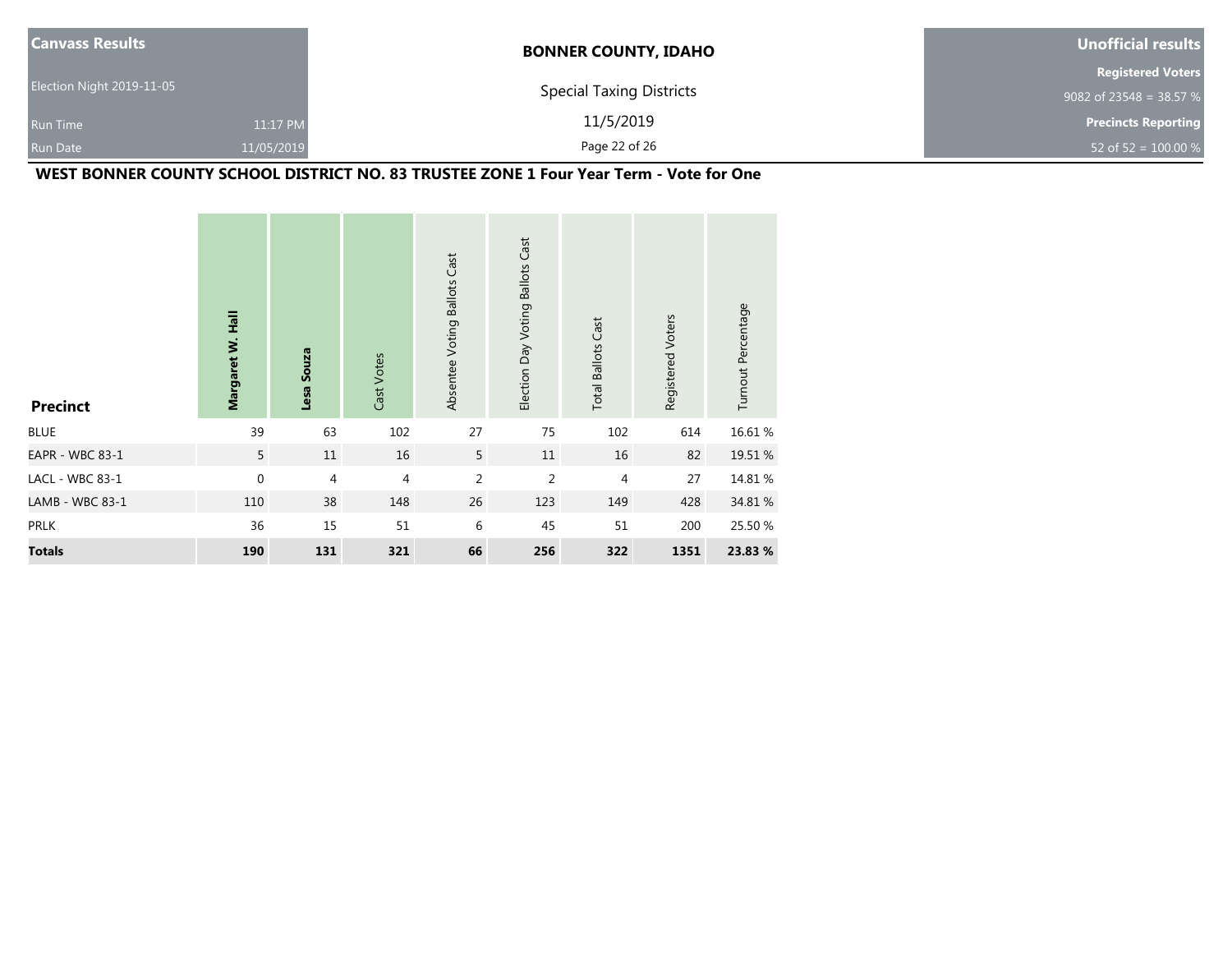| <b>Canvass Results</b>    |            | <b>BONNER COUNTY, IDAHO</b>     | Unofficial results         |
|---------------------------|------------|---------------------------------|----------------------------|
|                           |            |                                 | <b>Registered Voters</b>   |
| Election Night 2019-11-05 |            | <b>Special Taxing Districts</b> | 9082 of 23548 = 38.57 $%$  |
| <b>Run Time</b>           | 11:17 PM   | 11/5/2019                       | <b>Precincts Reporting</b> |
| <b>Run Date</b>           | 11/05/2019 | Page 23 of 26                   | 52 of 52 = $100.00 %$      |

# **WEST BONNER COUNTY SCHOOL DISTRICT NO. 83 TRUSTEE ZONE 3 Four Year Term - Vote for One**

| <b>Precinct</b> | <b>Bruce Hollett</b> | <b>Troy Reinbold</b> | Cast Votes | Absentee Voting Ballots Cast | <b>Ballots Cast</b><br>Election Day Voting | <b>Total Ballots Cast</b> | Registered Voters | Turnout Percentage |
|-----------------|----------------------|----------------------|------------|------------------------------|--------------------------------------------|---------------------------|-------------------|--------------------|
| EDGM - WBC 83-3 | 81                   | 120                  | 201        | 36                           | 167                                        | 203                       | 1302              | 15.59 %            |
| OLDT - WBC 83-3 | $\overline{4}$       | 6                    | 10         | 5                            | 5                                          | 10                        | 80                | 12.50 %            |
| SPVY - WBC 83-3 | 10                   | 7                    | 17         | $\mathbf 0$                  | 17                                         | 17                        | 146               | 11.64 %            |
| <b>Totals</b>   | 95                   | 133                  | 228        | 41                           | 189                                        | 230                       | 1528              | 15.05 %            |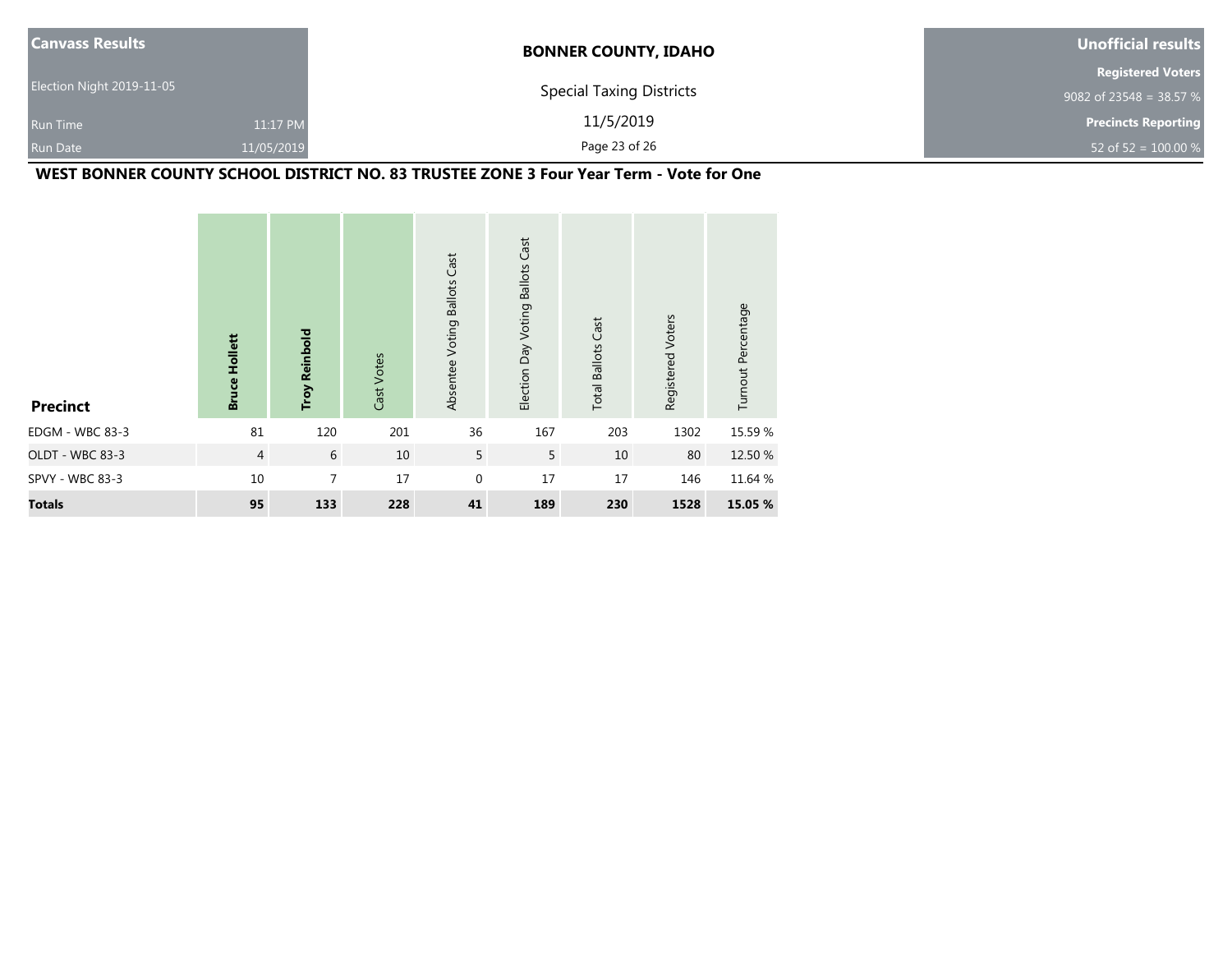| <b>Canvass Results</b>      | <b>BONNER COUNTY, IDAHO</b>     | Unofficial results         |  |  |
|-----------------------------|---------------------------------|----------------------------|--|--|
|                             |                                 | <b>Registered Voters</b>   |  |  |
| Election Night 2019-11-05   | <b>Special Taxing Districts</b> | 9082 of 23548 = 38.57 %    |  |  |
| <b>Run Time</b><br>11:17 PM | 11/5/2019                       | <b>Precincts Reporting</b> |  |  |
| Run Date<br>11/05/2019      | Page 24 of 26                   | 52 of 52 = $100.00\%$      |  |  |

#### **LAKE PEND OREILLE SCHOOL DISTRICT NO. 84 SUPPLEMENTAL LEVY**

| <b>Precinct</b>       | IN FAVOR OF authorizing the levy<br>\$12,700,000, per year for an<br>in the amount of up to<br><b>INDEFINITE term</b> | the amount of up to \$12,700,000,<br>AGAINST authorizing the levy in<br>per year for an INDEFINITE term | Cast Votes | Absentee Voting Ballots Cast | Election Day Voting Ballots Cast | <b>Total Ballots Cast</b> | Registered Voters | Turnout Percentage |
|-----------------------|-----------------------------------------------------------------------------------------------------------------------|---------------------------------------------------------------------------------------------------------|------------|------------------------------|----------------------------------|---------------------------|-------------------|--------------------|
| AIRP - W/O CITY       | 197                                                                                                                   | 125                                                                                                     | 322        | 76                           | 247                              | 323                       | 766               | 42.17%             |
| AIRP - CITY SP        | 105                                                                                                                   | 141                                                                                                     | 246        | 42                           | 212                              | 254                       | 431               | 58.93 %            |
| AIRP - CITY PO        | $\overline{c}$                                                                                                        | 13                                                                                                      | 15         | $\mathsf 3$                  | 14                               | 17                        | 26                | 65.38%             |
| <b>ALGO</b>           | 129                                                                                                                   | 171                                                                                                     | 300        | 73                           | 227                              | 300                       | 965               | 31.09 %            |
| BALD - W/O CITY       | 168                                                                                                                   | 65                                                                                                      | 233        | 56                           | 178                              | 234                       | 476               | 49.16%             |
| <b>BALD - CITY SP</b> | 241                                                                                                                   | 163                                                                                                     | 404        | 63                           | 341                              | 404                       | 794               | 50.88%             |
| <b>BALD - CITY DO</b> | 3                                                                                                                     | $\mathbf 1$                                                                                             | 4          | $\boldsymbol{0}$             | 4                                | 4                         | 10                | 40.00 %            |
| <b>BEAC - CITY SP</b> | 376                                                                                                                   | 172                                                                                                     | 548        | 119                          | 433                              | 552                       | 985               | 56.04 %            |
| <b>BEAC - CITY PO</b> | $\overline{\mathcal{I}}$                                                                                              | $\overline{\mathcal{A}}$                                                                                | $11\,$     | $\mathsf 3$                  | 8                                | $11\,$                    | 16                | 68.75 %            |
| CARW                  | 49                                                                                                                    | 163                                                                                                     | 212        | 34                           | 180                              | 214                       | 744               | 28.76%             |
| CKFK - W/O CITY       | 37                                                                                                                    | 52                                                                                                      | 89         | 21                           | 68                               | 89                        | 361               | 24.65 %            |
| CKFK - CITY CF        | 31                                                                                                                    | 42                                                                                                      | 73         | $\,8\,$                      | 65                               | 73                        | 235               | 31.06%             |
| COLA                  | 50                                                                                                                    | 128                                                                                                     | 178        | 29                           | 149                              | 178                       | 490               | 36.33 %            |
| <b>COLB</b>           | 100                                                                                                                   | 191                                                                                                     | 291        | 29                           | 262                              | 291                       | 859               | 33.88%             |
| DOVR - W/O CITY       | 46                                                                                                                    | 40                                                                                                      | 86         | 24                           | 62                               | 86                        | 205               | 41.95 %            |
| DOVR - CITY DO        | 131                                                                                                                   | 75                                                                                                      | 206        | 67                           | 141                              | 208                       | 357               | 58.26 %            |
| GAML                  | 104                                                                                                                   | 134                                                                                                     | 238        | 42                           | 196                              | 238                       | 585               | 40.68%             |
| <b>GRCK</b>           | 154                                                                                                                   | 266                                                                                                     | 420        | 90                           | 330                              | 420                       | 970               | 43.30 %            |
| HOPE - W/O CITY       | 116                                                                                                                   | $90\,$                                                                                                  | 206        | 36                           | 170                              | 206                       | 486               | 42.39%             |
| HOPE - EH CITY        | 48                                                                                                                    | 29                                                                                                      | 77         | 6                            | $71\,$                           | 77                        | 171               | 45.03%             |
| HOPE - HO CITY        | 31                                                                                                                    | 11                                                                                                      | 42         | 17                           | 29                               | 46                        | 84                | 54.76 %            |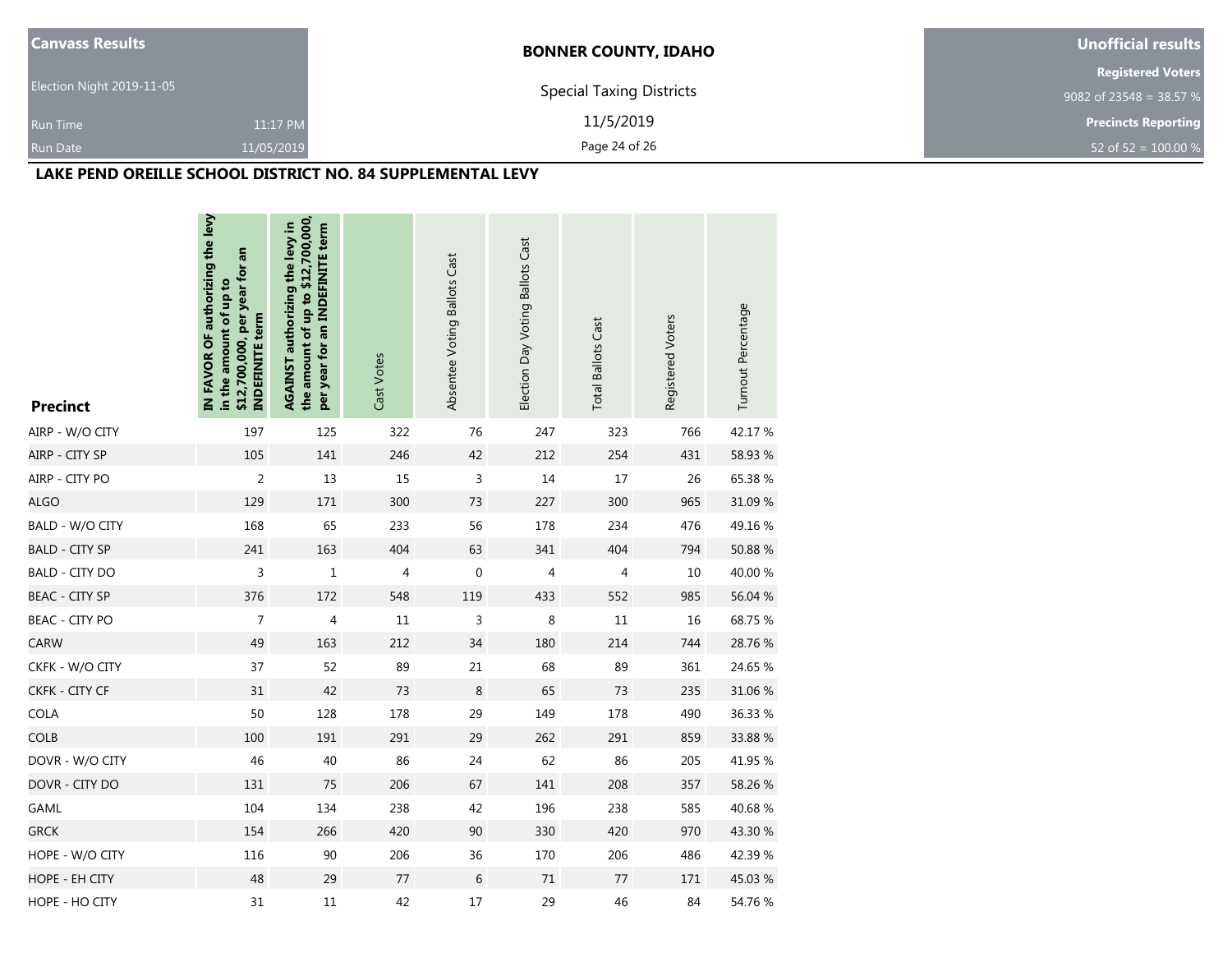| <b>Canvass Results</b>    |            | <b>BONNER COUNTY, IDAHO</b>     | Unofficial results         |  |  |
|---------------------------|------------|---------------------------------|----------------------------|--|--|
|                           |            |                                 | <b>Registered Voters</b>   |  |  |
| Election Night 2019-11-05 |            | <b>Special Taxing Districts</b> | 9082 of 23548 = 38.57 %    |  |  |
| <b>Run Time</b>           | 11:17 PM   | 11/5/2019                       | <b>Precincts Reporting</b> |  |  |
| Run Date                  | 11/05/2019 | Page 25 of 26                   | 52 of 52 = $100.00\%$      |  |  |

## **LAKE PEND OREILLE SCHOOL DISTRICT NO. 84 SUPPLEMENTAL LEVY**

| <b>Precinct</b>           | IN FAVOR OF authorizing the levy<br>an<br>\$12,700,000, per year for<br>in the amount of up to<br><b>INDEFINITE term</b> | the amount of up to \$12,700,000,<br>AGAINST authorizing the levy in<br>per year for an INDEFINITE term | Cast Votes  | Absentee Voting Ballots Cast | Election Day Voting Ballots Cast | <b>Total Ballots Cast</b> | Registered Voters | Turnout Percentage |
|---------------------------|--------------------------------------------------------------------------------------------------------------------------|---------------------------------------------------------------------------------------------------------|-------------|------------------------------|----------------------------------|---------------------------|-------------------|--------------------|
| <b>HUMB</b>               | 315                                                                                                                      | 224                                                                                                     | 539         | 78                           | 467                              | 545                       | 1148              | 47.47 %            |
| KELS - LPO LEVY           | $\overline{2}$                                                                                                           | 27                                                                                                      | 29          | $\overline{4}$               | 25                               | 29                        | 201               | 14.43 %            |
| KOOT - W/O CITY           | 82                                                                                                                       | 60                                                                                                      | 142         | 28                           | 115                              | 143                       | 436               | 32.80 %            |
| KOOT - CITY PO            | 75                                                                                                                       | 78                                                                                                      | 153         | 22                           | 133                              | 155                       | 427               | 36.30 %            |
| KOOT - CITY KO            | 105                                                                                                                      | 77                                                                                                      | 182         | 32                           | 152                              | 184                       | 434               | 42.40 %            |
| LAKE                      | 16                                                                                                                       | 37                                                                                                      | 53          | 9                            | 45                               | 54                        | 206               | 26.21 %            |
| <b>ODEN</b>               | 38                                                                                                                       | 69                                                                                                      | 107         | 18                           | 89                               | 107                       | 266               | 40.23 %            |
| ODEN - LPO 84-4           | 170                                                                                                                      | 180                                                                                                     | 350         | 62                           | 289                              | 351                       | 698               | 50.29 %            |
| SAGL                      | 258                                                                                                                      | 284                                                                                                     | 542         | 100                          | 443                              | 543                       | 1338              | 40.58 %            |
| SELL - W/O CITY           | 152                                                                                                                      | 176                                                                                                     | 328         | 81                           | 247                              | 328                       | 874               | 37.53 %            |
| <b>SELL - LPO 84-4</b>    | 18                                                                                                                       | $17\,$                                                                                                  | 35          | 18                           | $17\,$                           | 35                        | 101               | 34.65 %            |
| SELL-PO CITY & - LPO 84-4 | $\mathbf 0$                                                                                                              | $\boldsymbol{0}$                                                                                        | $\mathbf 0$ | $\mathbf 0$                  | $\mathbf 0$                      | $\mathbf 0$               | $\overline{2}$    | 0.00%              |
| SOSD                      | 96                                                                                                                       | 180                                                                                                     | 276         | 64                           | 212                              | 276                       | 721               | 38.28%             |
| WASH - W/O CITY           | 26                                                                                                                       | 16                                                                                                      | 42          | 12                           | 30                               | 42                        | 284               | 14.79 %            |
| WASH - CITY SP            | 571                                                                                                                      | 231                                                                                                     | 802         | 178                          | 629                              | 807                       | 1134              | 71.16 %            |
| WASH - CITY DO            | 37                                                                                                                       | 23                                                                                                      | 60          | 8                            | 52                               | 60                        | 123               | 48.78%             |
| <b>WMND</b>               | 126                                                                                                                      | 194                                                                                                     | 320         | 62                           | 258                              | 320                       | 983               | 32.55 %            |
| <b>WREN</b>               | 44                                                                                                                       | 85                                                                                                      | 129         | 19                           | 110                              | 129                       | 316               | 40.82%             |
| <b>Totals</b>             | 4256                                                                                                                     | 4034                                                                                                    | 8290        | 1633                         | 6700                             | 8333                      | 19708             | 42.28 %            |